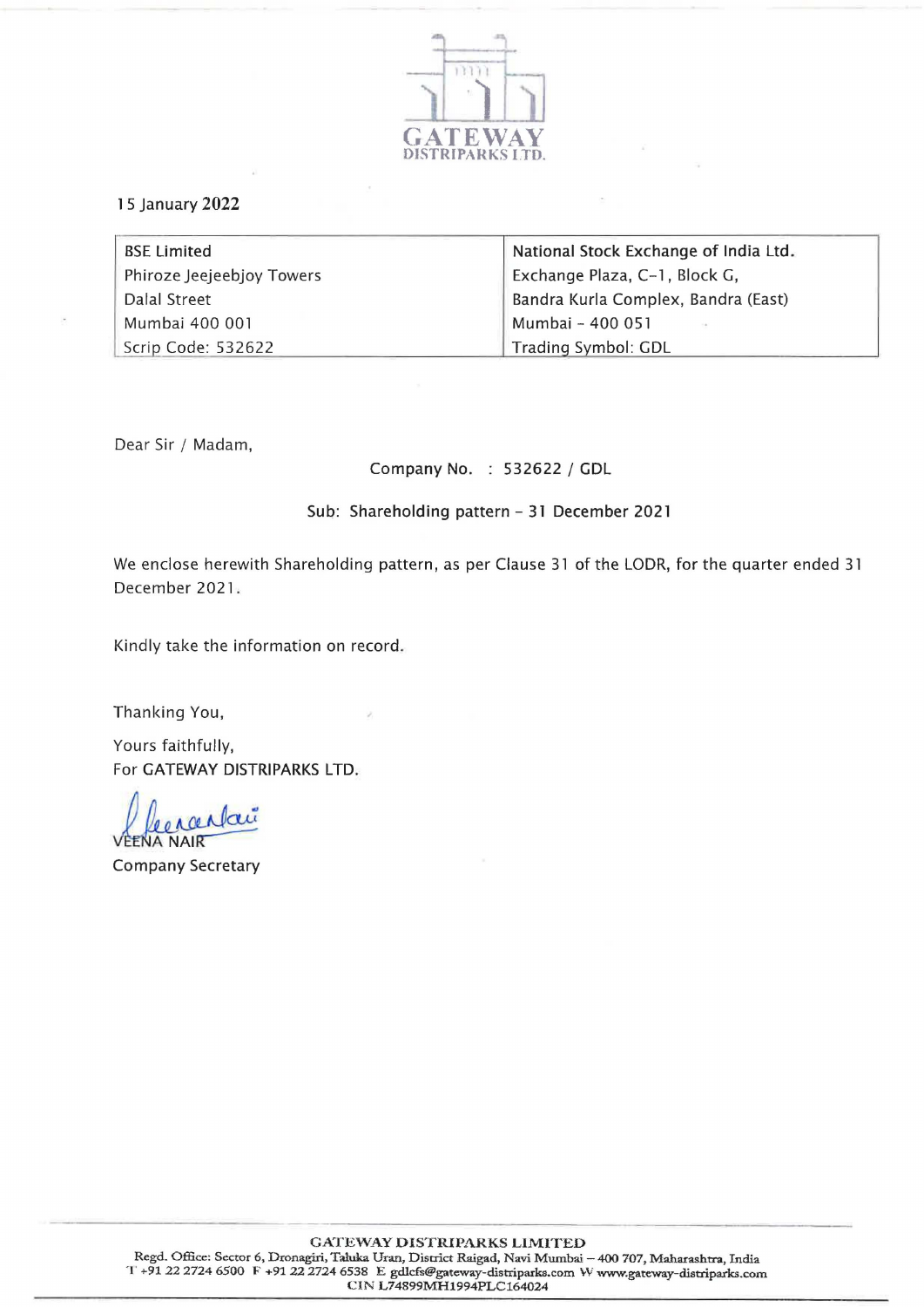$\mathbf{r}$ 

| <b>General information about company</b>                                                   |                                    |
|--------------------------------------------------------------------------------------------|------------------------------------|
| Scrip code                                                                                 | 532622                             |
| NSE Symbol                                                                                 | <b>GDL</b>                         |
| MSEI Symbol                                                                                | <b>NOTLISTED</b>                   |
| <b>ISIN</b>                                                                                | INE852F01015                       |
| Name of the company                                                                        | <b>GATEWAY DISTRIPARKS LIMITED</b> |
| Whether company is SME                                                                     | N <sub>o</sub>                     |
| Class of Security                                                                          | <b>Equity Shares</b>               |
| Type of report                                                                             | Quarterly                          |
| Quarter Ended / Half year ended/Date of Report (For Prelisting / Allotment)                | 31-12-2021                         |
| Date of allotment / extinguishment (in case Capital Restructuring selected) / Listing Date |                                    |
| Shareholding pattern filed under                                                           | Regulation $31(1)(b)$              |
| Whether the listed entity is Public Sector Undertaking (PSU)?                              | N <sub>o</sub>                     |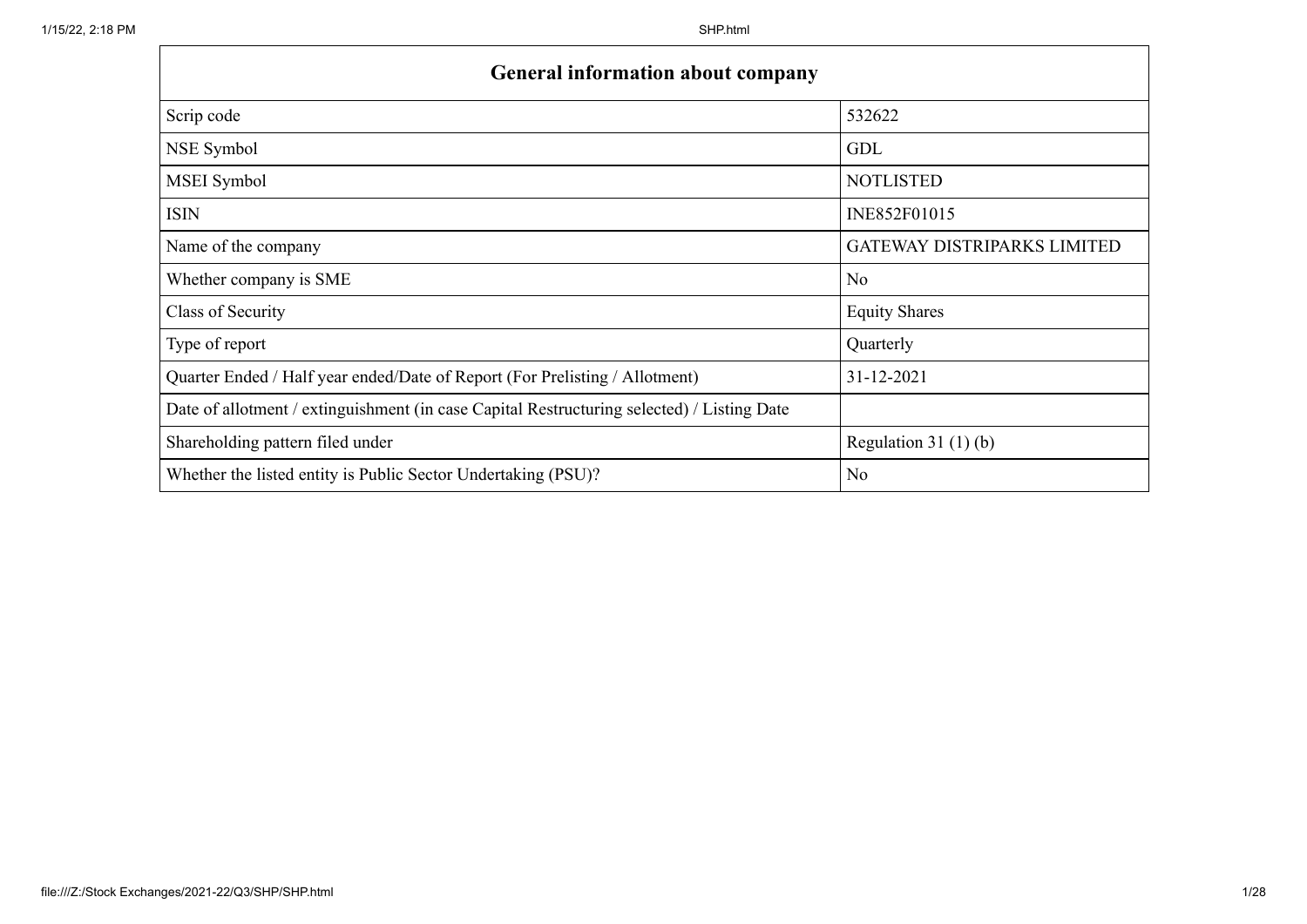|                | <b>Declaration</b>                                                                        |                |                                |                       |                             |  |  |  |  |  |  |
|----------------|-------------------------------------------------------------------------------------------|----------------|--------------------------------|-----------------------|-----------------------------|--|--|--|--|--|--|
| Sr.<br>No.     | Particular                                                                                | Yes/No         | Promoter and<br>Promoter Group | Public<br>shareholder | Non Promoter-<br>Non Public |  |  |  |  |  |  |
| -1             | Whether the Listed Entity has issued any partly paid up shares?                           | No             | N <sub>o</sub>                 | N <sub>o</sub>        | N <sub>o</sub>              |  |  |  |  |  |  |
| $\overline{2}$ | Whether the Listed Entity has issued any Convertible Securities                           | No             | N <sub>o</sub>                 | N <sub>o</sub>        | N <sub>o</sub>              |  |  |  |  |  |  |
| 3              | Whether the Listed Entity has issued any Warrants?                                        | No             | N <sub>o</sub>                 | N <sub>o</sub>        | N <sub>o</sub>              |  |  |  |  |  |  |
| $\overline{4}$ | Whether the Listed Entity has any shares against which<br>depository receipts are issued? | N <sub>o</sub> | N <sub>o</sub>                 | N <sub>o</sub>        | N <sub>o</sub>              |  |  |  |  |  |  |
| 5              | Whether the Listed Entity has any shares in locked-in?                                    | No             | N <sub>o</sub>                 | N <sub>o</sub>        | N <sub>o</sub>              |  |  |  |  |  |  |
| 6              | Whether any shares held by promoters are pledge or otherwise<br>encumbered?               | No             | N <sub>o</sub>                 |                       |                             |  |  |  |  |  |  |
|                | Whether company has equity shares with differential voting<br>rights?                     | N <sub>o</sub> | N <sub>o</sub>                 | N <sub>o</sub>        | No                          |  |  |  |  |  |  |
| 8              | Whether the listed entity has any significant beneficial owner?                           | No             |                                |                       |                             |  |  |  |  |  |  |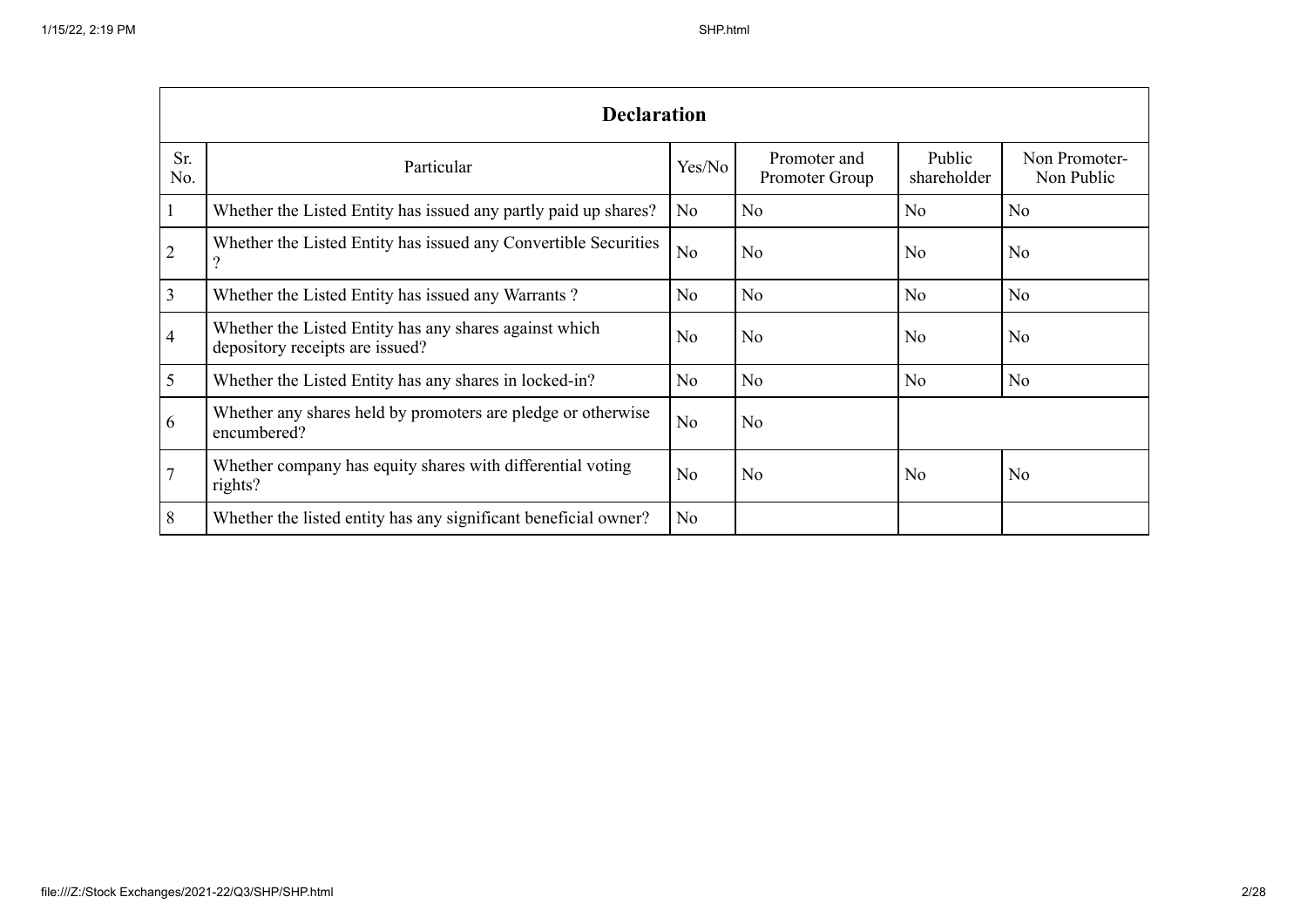$\blacksquare$ 

|                 |                                                |                                  |                                        |                           |                                                                                       |                           | <b>Table I - Summary Statement holding of specified securities</b>              |                                                                  |               |           |                     |
|-----------------|------------------------------------------------|----------------------------------|----------------------------------------|---------------------------|---------------------------------------------------------------------------------------|---------------------------|---------------------------------------------------------------------------------|------------------------------------------------------------------|---------------|-----------|---------------------|
|                 | Category                                       |                                  | No. of                                 | No. Of<br>Partly<br>paid- | No. Of<br>shares                                                                      | Total nos.<br>shares held | Shareholding<br>as a % of total<br>no. of shares<br>(calculated as<br>per SCRR, | Number of Voting Rights held in each class<br>of securities (IX) |               |           |                     |
| Category<br>(I) | of<br>shareholder                              | Nos. Of<br>shareholders<br>(III) | fully paid<br>up equity<br>shares held | up<br>equity              | underlying<br>Depository                                                              | $(VII) =$                 |                                                                                 | No of Voting (XIV) Rights                                        |               |           | Total as a          |
|                 | (II)                                           |                                  | (IV)                                   | shares<br>held<br>(V)     | 1957) (VIII)<br>Receipts<br>(VI)<br>Class eg:<br>As a % of<br>(VI)<br>X<br>$(A+B+C2)$ |                           | $(IV)+(V)+$                                                                     |                                                                  | Class<br>eg:y | Total     | $%$ of<br>$(A+B+C)$ |
| (A)             | Promoter<br>$\&$<br>Promoter<br>Group          | 6                                | 40123283                               |                           |                                                                                       | 40123283                  | 32.14                                                                           | 40123283                                                         |               | 40123283  | 32.14               |
| (B)             | Public                                         | 44585                            | 84712625                               |                           |                                                                                       | 84712625                  | 67.86                                                                           | 84712625                                                         |               | 84712625  | 67.86               |
| (C)             | Non<br>Promoter-<br>Non Public                 |                                  |                                        |                           |                                                                                       |                           |                                                                                 |                                                                  |               |           |                     |
| (C1)            | <b>Shares</b><br>underlying<br><b>DRs</b>      |                                  |                                        |                           |                                                                                       |                           |                                                                                 |                                                                  |               |           |                     |
| (C2)            | Shares held<br>by<br>Employee<br><b>Trusts</b> |                                  |                                        |                           |                                                                                       |                           |                                                                                 |                                                                  |               |           |                     |
|                 | Total                                          | 44591                            | 124835908                              |                           |                                                                                       | 124835908                 | 100                                                                             | 124835908                                                        |               | 124835908 | 100                 |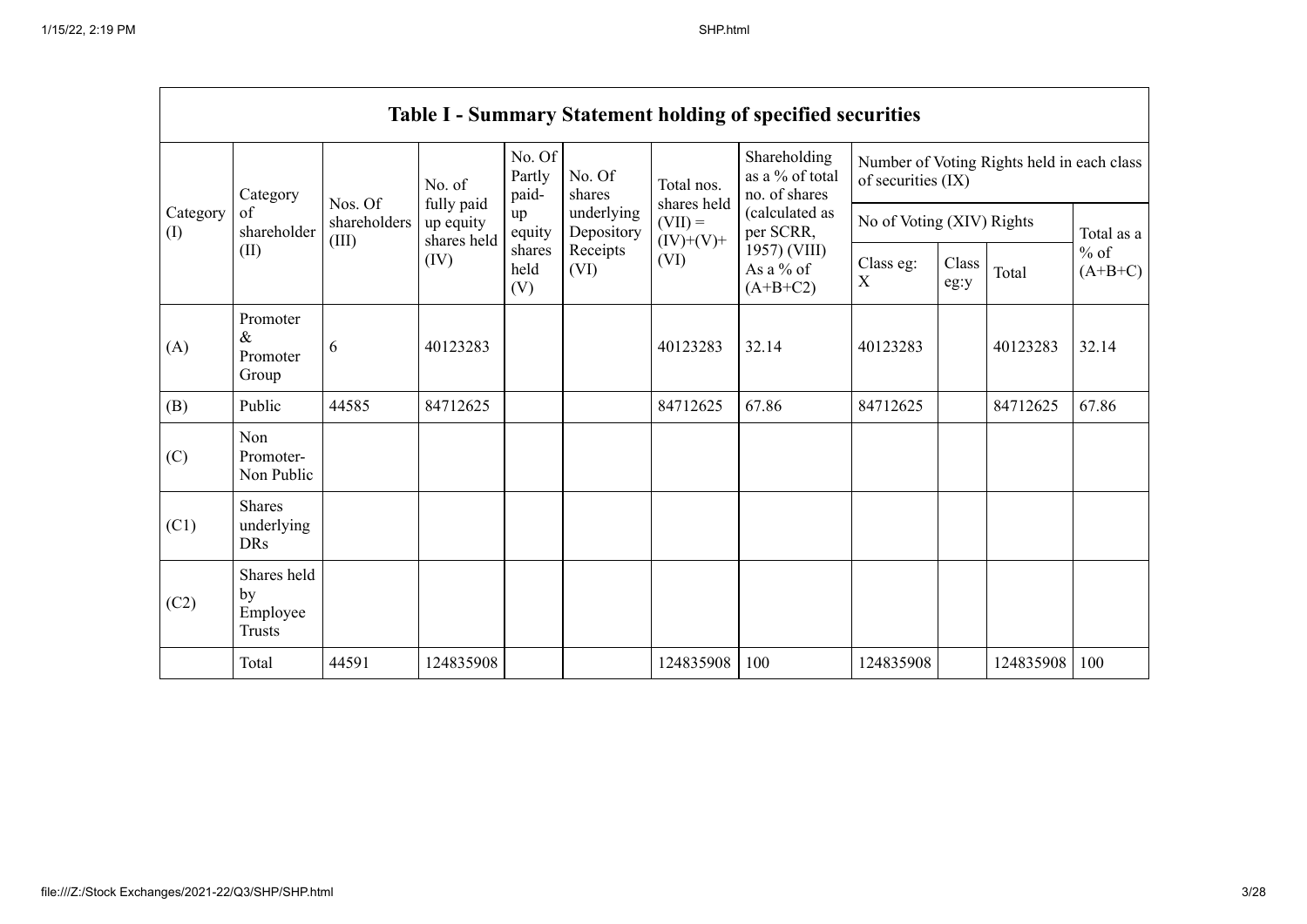$\mathbf{r}$ 

|          |                                                |                                                                                               |                                                           |                                                                                        | <b>Table I - Summary Statement holding of specified securities</b>                         |            |                                                                               |            |                                                         |                                |
|----------|------------------------------------------------|-----------------------------------------------------------------------------------------------|-----------------------------------------------------------|----------------------------------------------------------------------------------------|--------------------------------------------------------------------------------------------|------------|-------------------------------------------------------------------------------|------------|---------------------------------------------------------|--------------------------------|
| Category | Category<br>of                                 | No. Of<br>No. of<br><b>Shares</b><br><b>Shares</b><br>Underlying<br>Underlying<br>Outstanding | No. Of Shares<br>Underlying<br>Outstanding<br>convertible | Shareholding , as a $\%$<br>assuming full<br>conversion of<br>convertible securities ( | Number of<br>Locked in<br>shares (XII)                                                     |            | Number of<br><b>Shares</b><br>pledged or<br>otherwise<br>encumbered<br>(XIII) |            | Number of<br>equity shares<br>held in                   |                                |
| (I)      | shareholder<br>(II)                            | convertible<br>securities<br>(X)                                                              | Outstanding<br>Warrants<br>$(X_i)$                        | securities and<br>No. Of<br>Warrants (Xi)<br>(a)                                       | as a percentage of<br>diluted share capital)<br>$(XI) = (VII)+(X) As a %$<br>of $(A+B+C2)$ | No.<br>(a) | As a<br>$%$ of<br>total<br>Shares<br>held<br>(b)                              | No.<br>(a) | As a<br>$%$ of<br>total<br><b>Shares</b><br>held<br>(b) | dematerialized<br>form $(XIV)$ |
| (A)      | Promoter<br>$\&$<br>Promoter<br>Group          |                                                                                               |                                                           |                                                                                        | 32.14                                                                                      |            |                                                                               |            |                                                         | 40123283                       |
| (B)      | Public                                         |                                                                                               |                                                           |                                                                                        | 67.86                                                                                      |            |                                                                               |            |                                                         | 84712396                       |
| (C)      | Non<br>Promoter-<br>Non Public                 |                                                                                               |                                                           |                                                                                        |                                                                                            |            |                                                                               |            |                                                         |                                |
| (C1)     | <b>Shares</b><br>underlying<br><b>DRs</b>      |                                                                                               |                                                           |                                                                                        |                                                                                            |            |                                                                               |            |                                                         |                                |
| (C2)     | Shares held<br>by<br>Employee<br><b>Trusts</b> |                                                                                               |                                                           |                                                                                        |                                                                                            |            |                                                                               |            |                                                         |                                |
|          | Total                                          |                                                                                               |                                                           |                                                                                        | 100                                                                                        |            |                                                                               |            |                                                         | 124835679                      |

 $\overline{\phantom{0}}$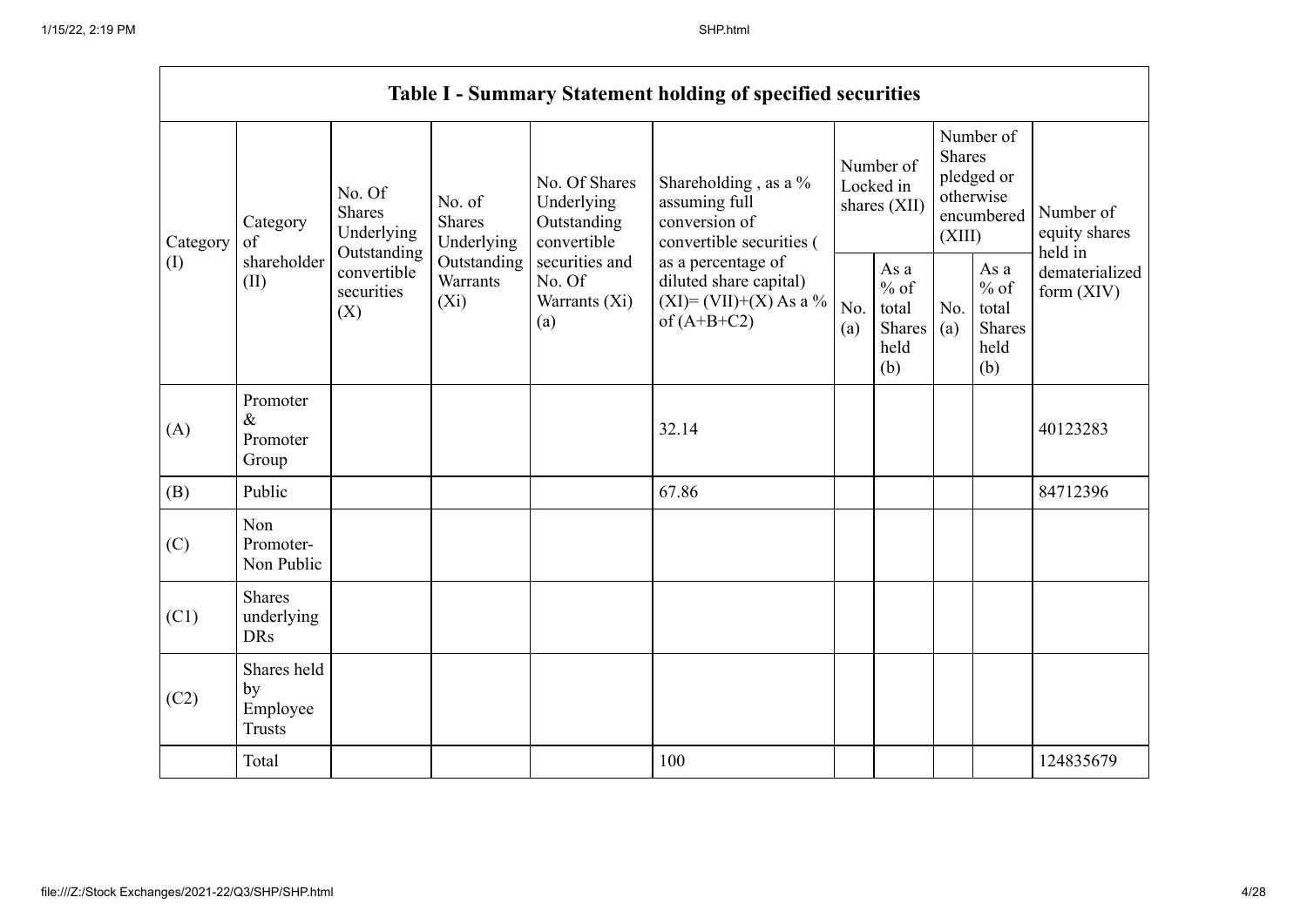|                                                                                                | Table II - Statement showing shareholding pattern of the Promoter and Promoter Group |                         |                                   |                       |                                    |                                        |                                                                 |                          |               |                                      |                                 |
|------------------------------------------------------------------------------------------------|--------------------------------------------------------------------------------------|-------------------------|-----------------------------------|-----------------------|------------------------------------|----------------------------------------|-----------------------------------------------------------------|--------------------------|---------------|--------------------------------------|---------------------------------|
|                                                                                                |                                                                                      |                         |                                   | No.<br><b>Of</b>      | No. Of                             |                                        | Shareholding<br>as a $%$ of<br>total no. of                     | class of securities (IX) |               | Number of Voting Rights held in each |                                 |
| Sr.                                                                                            | Category &<br>Name of the                                                            | Nos. Of<br>shareholders | No. of<br>fully paid<br>up equity | Partly<br>paid-<br>up | shares<br>underlying<br>Depository | Total nos.<br>shares held<br>$(VII) =$ | shares<br>(calculated<br>as per                                 |                          |               | No of Voting (XIV) Rights            |                                 |
|                                                                                                | Shareholders (I)                                                                     | (III)                   | shares held<br>(IV)               | shares<br>held<br>(V) | equity<br>Receipts<br>(VI)         | (VI)                                   | $(IV)+(V)+$<br>SCRR,<br>1957) (VIII)<br>As a % of<br>$(A+B+C2)$ | Class eg:<br>$\mathbf X$ | Class<br>eg:y | Total                                | of<br>Total<br>Voting<br>rights |
| $\mathbf{A}$                                                                                   | Table II - Statement showing shareholding pattern of the Promoter and Promoter Group |                         |                                   |                       |                                    |                                        |                                                                 |                          |               |                                      |                                 |
| (1)                                                                                            | Indian                                                                               |                         |                                   |                       |                                    |                                        |                                                                 |                          |               |                                      |                                 |
| (a)                                                                                            | Individuals/Hindu<br>undivided Family                                                | $\overline{4}$          | 7114836                           |                       |                                    | 7114836                                | 5.7                                                             | 7114836                  |               | 7114836                              | 5.7                             |
| (d)                                                                                            | Any Other<br>(specify)                                                               | $\overline{c}$          | 33008447                          |                       |                                    | 33008447                               | 26.44                                                           | 33008447                 |               | 33008447                             | 26.44                           |
| Sub-Total<br>(A)(1)                                                                            |                                                                                      | 6                       | 40123283                          |                       |                                    | 40123283                               | 32.14                                                           | 40123283                 |               | 40123283                             | 32.14                           |
| (2)                                                                                            | Foreign                                                                              |                         |                                   |                       |                                    |                                        |                                                                 |                          |               |                                      |                                 |
| Total<br>Shareholding<br>of Promoter<br>and<br>Promoter<br>Group $(A)=$<br>$(A)(1)+(A)$<br>(2) |                                                                                      | 6                       | 40123283                          |                       |                                    | 40123283                               | 32.14                                                           | 40123283                 |               | 40123283                             | 32.14                           |
| $\, {\bf B}$                                                                                   | Table III - Statement showing shareholding pattern of the Public shareholder         |                         |                                   |                       |                                    |                                        |                                                                 |                          |               |                                      |                                 |
| (1)                                                                                            | Institutions                                                                         |                         |                                   |                       |                                    |                                        |                                                                 |                          |               |                                      |                                 |
| (a)                                                                                            | <b>Mutual Funds</b>                                                                  | 8                       | 33456664                          |                       |                                    | 33456664                               | 26.8                                                            | 33456664                 |               | 33456664                             | 26.8                            |
| (c)                                                                                            | Alternate                                                                            | 5                       | 570753                            |                       |                                    | 570753                                 | 0.46                                                            | 570753                   |               | 570753                               | 0.46                            |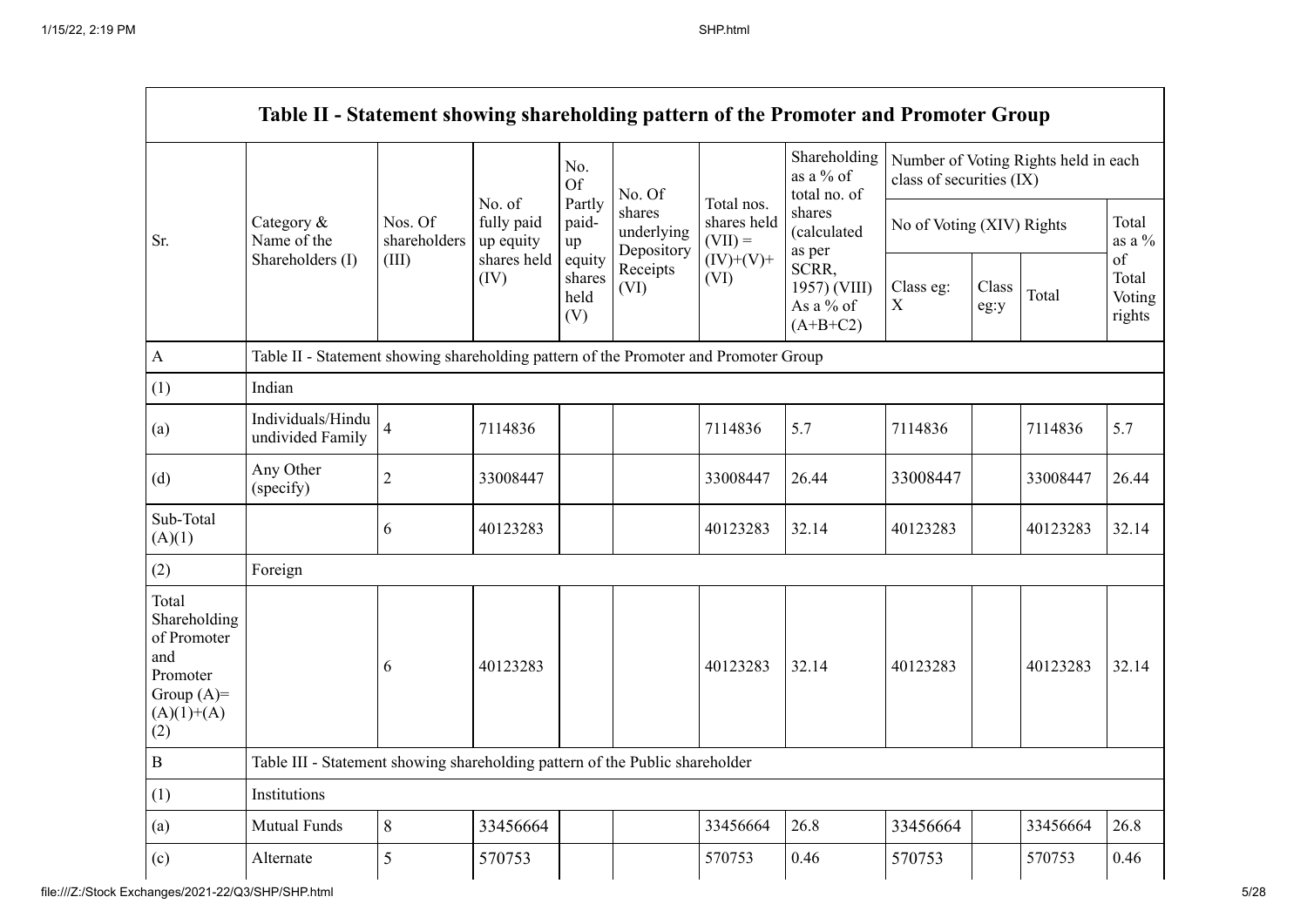|                                                                               | <b>Investment Funds</b>                                                                                             |                |          |          |                  |          |          |                  |
|-------------------------------------------------------------------------------|---------------------------------------------------------------------------------------------------------------------|----------------|----------|----------|------------------|----------|----------|------------------|
| (e)                                                                           | Foreign Portfolio<br>Investors                                                                                      | 74             | 25110085 | 25110085 | 20.11            | 25110085 | 25110085 | 20.11            |
| (g)                                                                           | Insurance<br>Companies                                                                                              | $\overline{4}$ | 6355829  | 6355829  | 5.09             | 6355829  | 6355829  | 5.09             |
| Sub-Total<br>(B)(1)                                                           |                                                                                                                     | 91             | 65493331 | 65493331 | 52.46            | 65493331 | 65493331 | 52.46            |
| (2)                                                                           | Central<br>Government/<br>State<br>Government $(s)$ /<br>President of India                                         | $\mathbf{1}$   | 1000     | 1000     | $\boldsymbol{0}$ | 1000     | 1000     | $\mathbf{0}$     |
| Sub-Total<br>(B)(2)                                                           |                                                                                                                     |                | 1000     | 1000     | $\boldsymbol{0}$ | 1000     | 1000     | $\boldsymbol{0}$ |
| (3)                                                                           | Non-institutions                                                                                                    |                |          |          |                  |          |          |                  |
| (a(i))                                                                        | Individuals -<br>i.Individual<br>shareholders<br>holding nominal<br>share capital up<br>to Rs. 2 lakhs.             | 42065          | 8979398  | 8979398  | 7.19             | 8979398  | 8979398  | 7.19             |
| (a(ii))                                                                       | Individuals - ii.<br>Individual<br>shareholders<br>holding nominal<br>share capital in<br>excess of Rs. 2<br>lakhs. | 44             | 5702978  | 5702978  | 4.57             | 5702978  | 5702978  | 4.57             |
| (e)                                                                           | Any Other<br>(specify)                                                                                              | 2384           | 4535918  | 4535918  | 3.63             | 4535918  | 4535918  | 3.63             |
| Sub-Total<br>(B)(3)                                                           |                                                                                                                     | 44493          | 19218294 | 19218294 | 15.39            | 19218294 | 19218294 | 15.39            |
| <b>Total Public</b><br>Shareholding<br>$(B)= (B)(1) +$<br>$(B)(2)+(B)$<br>(3) |                                                                                                                     | 44585          | 84712625 | 84712625 | 67.86            | 84712625 | 84712625 | 67.86            |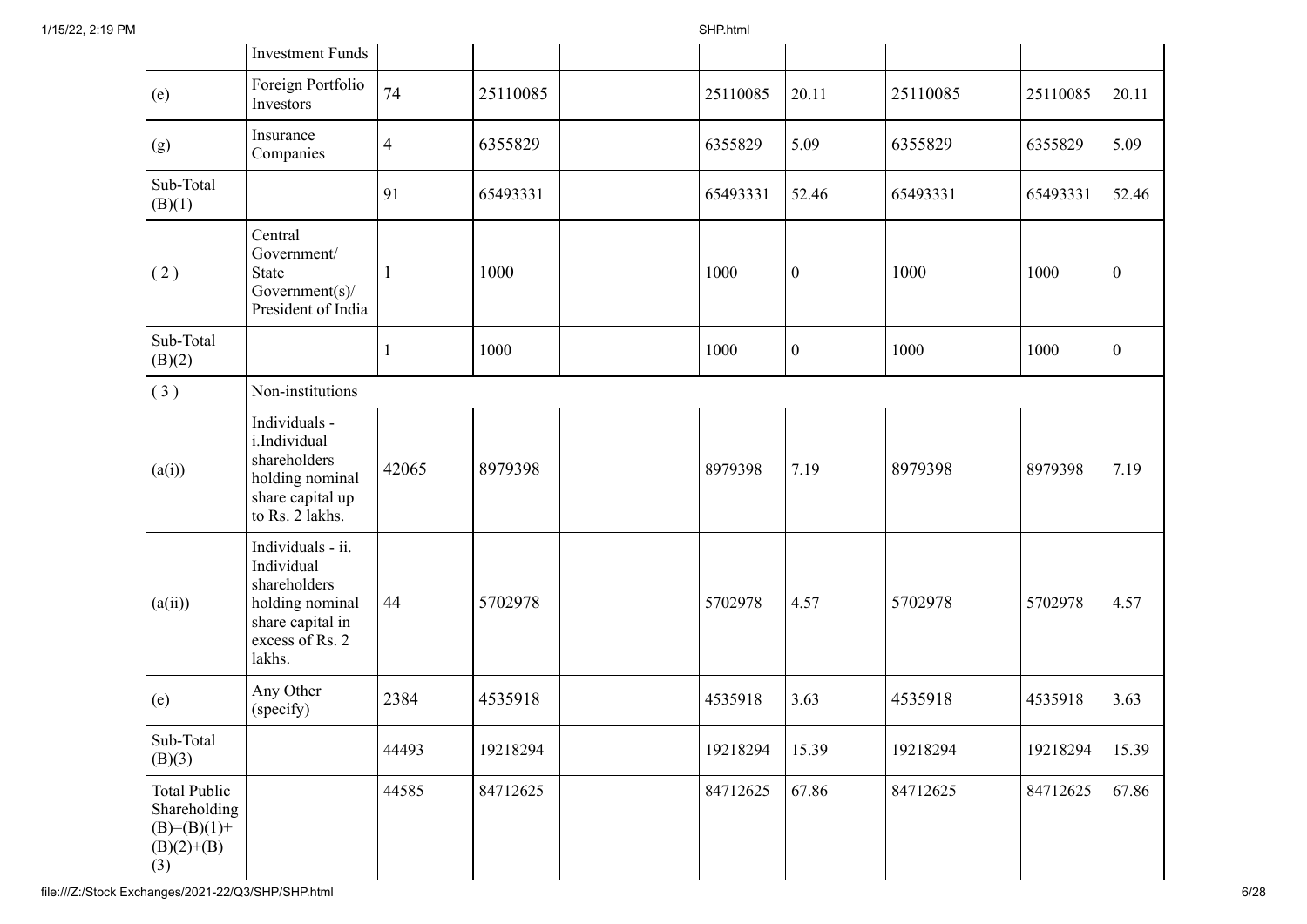|                       | Table IV - Statement showing shareholding pattern of the Non Promoter- Non Public shareholder |           |  |  |               |  |           |  |               |  |
|-----------------------|-----------------------------------------------------------------------------------------------|-----------|--|--|---------------|--|-----------|--|---------------|--|
| Total (<br>$A+B+C2$ ) | 44591                                                                                         | 124835908 |  |  | 124835908 100 |  | 124835908 |  | 124835908 100 |  |
| Total<br>$(A+B+C)$    | 44591                                                                                         | 124835908 |  |  | 124835908 100 |  | 124835908 |  | 124835908 100 |  |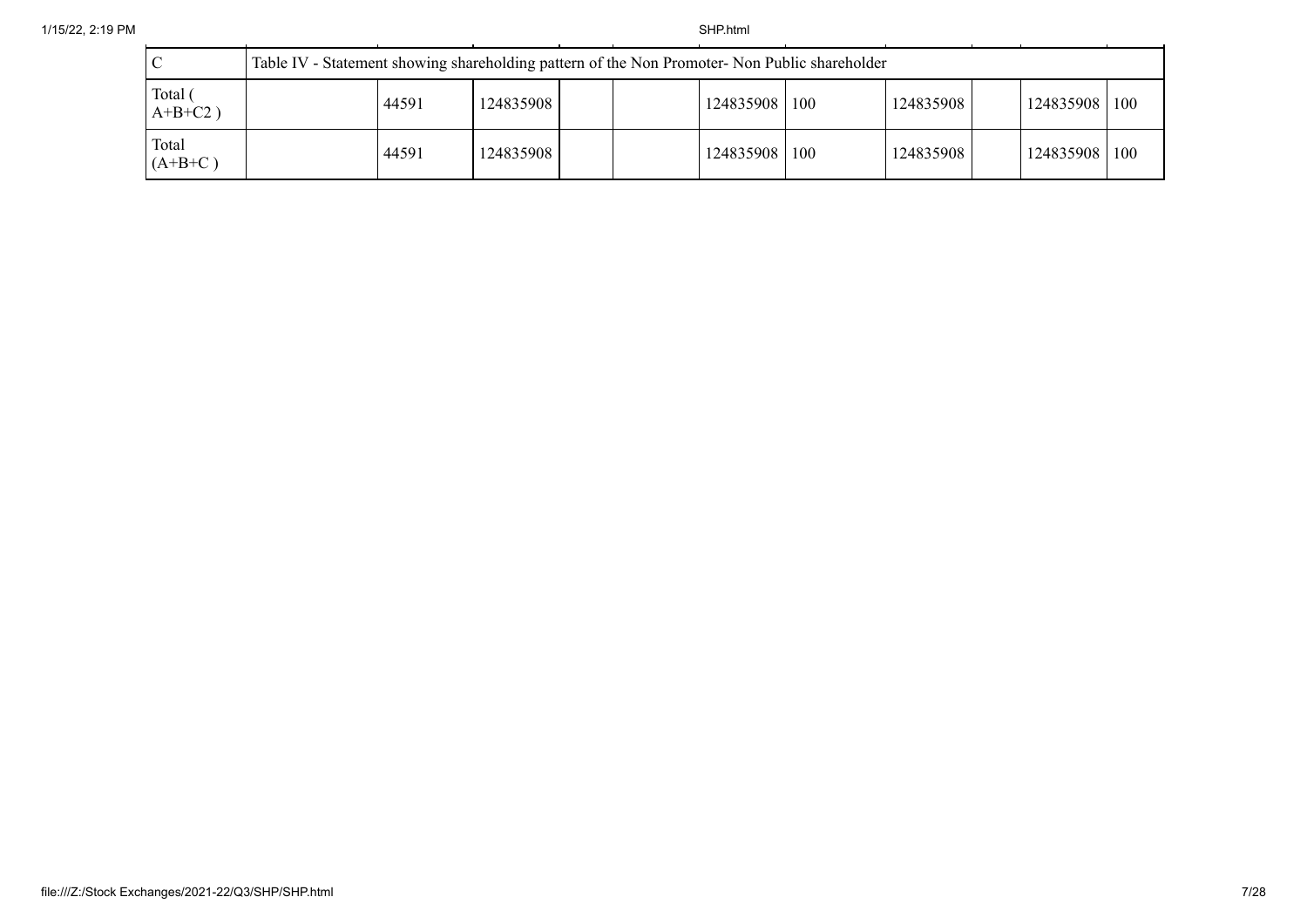|                                                                                         |                                                                              |                                    |                                                           | Table II - Statement showing shareholding pattern of the Promoter and Promoter Group    |            |                                                  |                                                                               |                                                  |                                       |
|-----------------------------------------------------------------------------------------|------------------------------------------------------------------------------|------------------------------------|-----------------------------------------------------------|-----------------------------------------------------------------------------------------|------------|--------------------------------------------------|-------------------------------------------------------------------------------|--------------------------------------------------|---------------------------------------|
| Sr.                                                                                     | No. Of<br><b>Shares</b><br>Underlying<br>Outstanding                         | No. of<br>Shares<br>Underlying     | No. Of Shares<br>Underlying<br>Outstanding<br>convertible | Shareholding , as a $\%$<br>assuming full conversion of<br>convertible securities (as a |            | Number of<br>Locked in<br>shares (XII)           | Number of<br><b>Shares</b><br>pledged or<br>otherwise<br>encumbered<br>(XIII) |                                                  | Number of<br>equity shares<br>held in |
|                                                                                         | convertible<br>securities<br>(X)                                             | Outstanding<br>Warrants<br>$(X_i)$ | securities and<br>No. Of Warrants<br>(Xi)(a)              | percentage of diluted share<br>capital) $(XI) = (VII)+(X) As$<br>a % of $(A+B+C2)$      | No.<br>(a) | As a<br>$%$ of<br>total<br>Shares<br>held<br>(b) | No.<br>(a)                                                                    | As a<br>$%$ of<br>total<br>Shares<br>held<br>(b) | dematerialized<br>form (XIV)          |
| $\mathbf{A}$                                                                            |                                                                              |                                    |                                                           | Table II - Statement showing shareholding pattern of the Promoter and Promoter Group    |            |                                                  |                                                                               |                                                  |                                       |
| (1)                                                                                     | Indian                                                                       |                                    |                                                           |                                                                                         |            |                                                  |                                                                               |                                                  |                                       |
| (a)                                                                                     |                                                                              |                                    |                                                           | 5.7                                                                                     |            |                                                  |                                                                               |                                                  | 7114836                               |
| (d)                                                                                     |                                                                              |                                    |                                                           | 26.44                                                                                   |            |                                                  |                                                                               |                                                  | 33008447                              |
| Sub-Total (A)<br>(1)                                                                    |                                                                              |                                    |                                                           | 32.14                                                                                   |            |                                                  |                                                                               |                                                  | 40123283                              |
| (2)                                                                                     | Foreign                                                                      |                                    |                                                           |                                                                                         |            |                                                  |                                                                               |                                                  |                                       |
| Total<br>Shareholding<br>of Promoter<br>and Promoter<br>Group $(A)=$<br>$(A)(1)+(A)(2)$ |                                                                              |                                    |                                                           | 32.14                                                                                   |            |                                                  |                                                                               |                                                  | 40123283                              |
| $\, {\bf B}$                                                                            | Table III - Statement showing shareholding pattern of the Public shareholder |                                    |                                                           |                                                                                         |            |                                                  |                                                                               |                                                  |                                       |
| (1)                                                                                     | Institutions                                                                 |                                    |                                                           |                                                                                         |            |                                                  |                                                                               |                                                  |                                       |
| (a)                                                                                     |                                                                              |                                    |                                                           | 26.8                                                                                    |            |                                                  |                                                                               |                                                  | 33456664                              |
| (c)                                                                                     |                                                                              |                                    |                                                           | 0.46                                                                                    |            |                                                  |                                                                               |                                                  | 570753                                |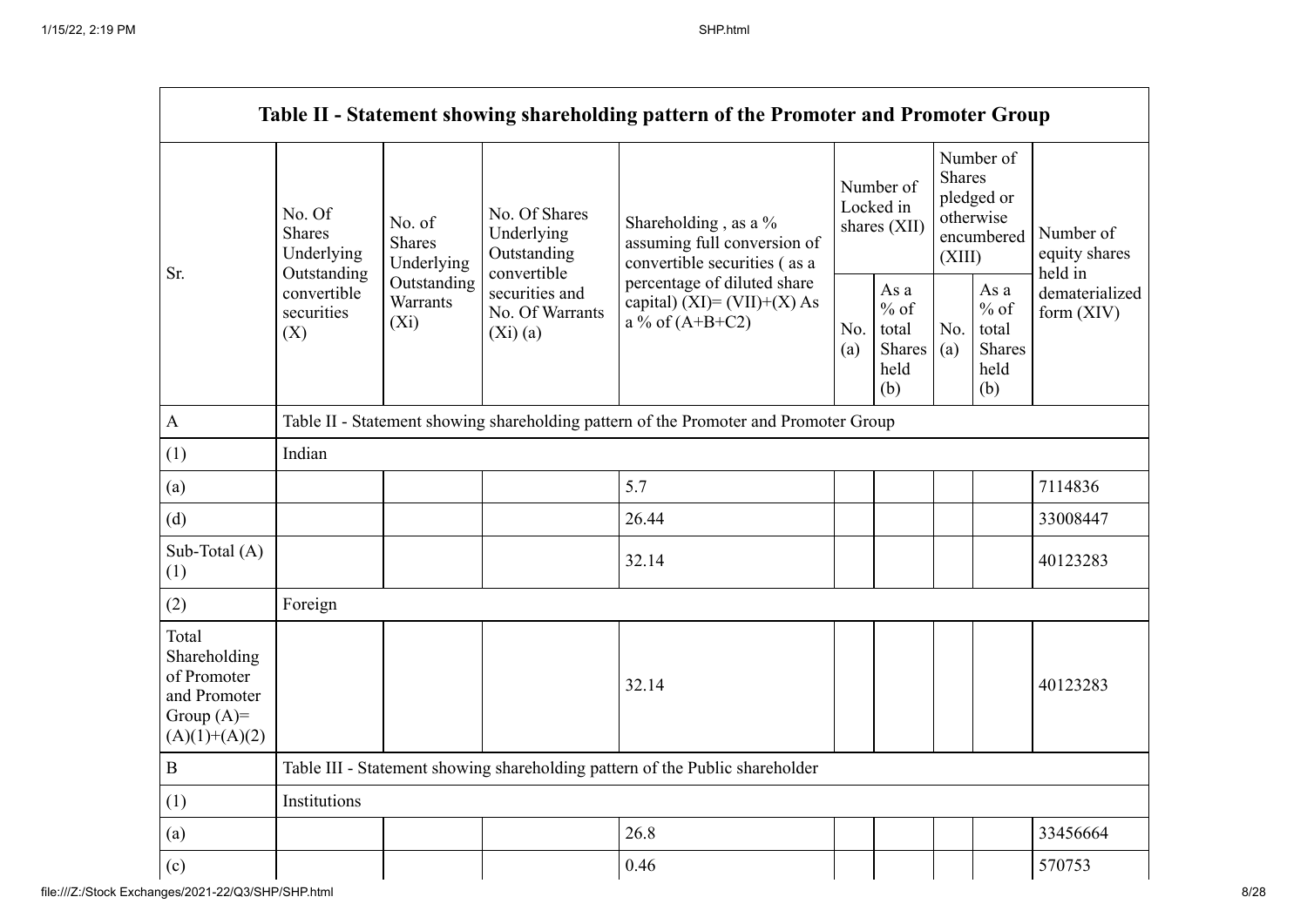| (e)                                                                     |                  |  | 20.11                                                                                         |  |  | 25110085  |
|-------------------------------------------------------------------------|------------------|--|-----------------------------------------------------------------------------------------------|--|--|-----------|
| (g)                                                                     |                  |  | 5.09                                                                                          |  |  | 6355829   |
| Sub-Total $(B)$<br>(1)                                                  |                  |  | 52.46                                                                                         |  |  | 65493331  |
| (2)                                                                     |                  |  | $\boldsymbol{0}$                                                                              |  |  | 1000      |
| Sub-Total (B)<br>(2)                                                    |                  |  | $\boldsymbol{0}$                                                                              |  |  | 1000      |
| (3)                                                                     | Non-institutions |  |                                                                                               |  |  |           |
| (a(i))                                                                  |                  |  | 7.19                                                                                          |  |  | 8979281   |
| (a(ii))                                                                 |                  |  | 4.57                                                                                          |  |  | 5702978   |
| (e)                                                                     |                  |  | 3.63                                                                                          |  |  | 4535806   |
| Sub-Total $(B)$<br>(3)                                                  |                  |  | 15.39                                                                                         |  |  | 19218065  |
| <b>Total Public</b><br>Shareholding<br>$(B)=(B)(1)+$<br>$(B)(2)+(B)(3)$ |                  |  | 67.86                                                                                         |  |  | 84712396  |
| ${\bf C}$                                                               |                  |  | Table IV - Statement showing shareholding pattern of the Non Promoter- Non Public shareholder |  |  |           |
| Total (<br>$A+B+C2$ )                                                   |                  |  | 100                                                                                           |  |  | 124835679 |
| Total $(A+B+C)$                                                         |                  |  | 100                                                                                           |  |  | 124835679 |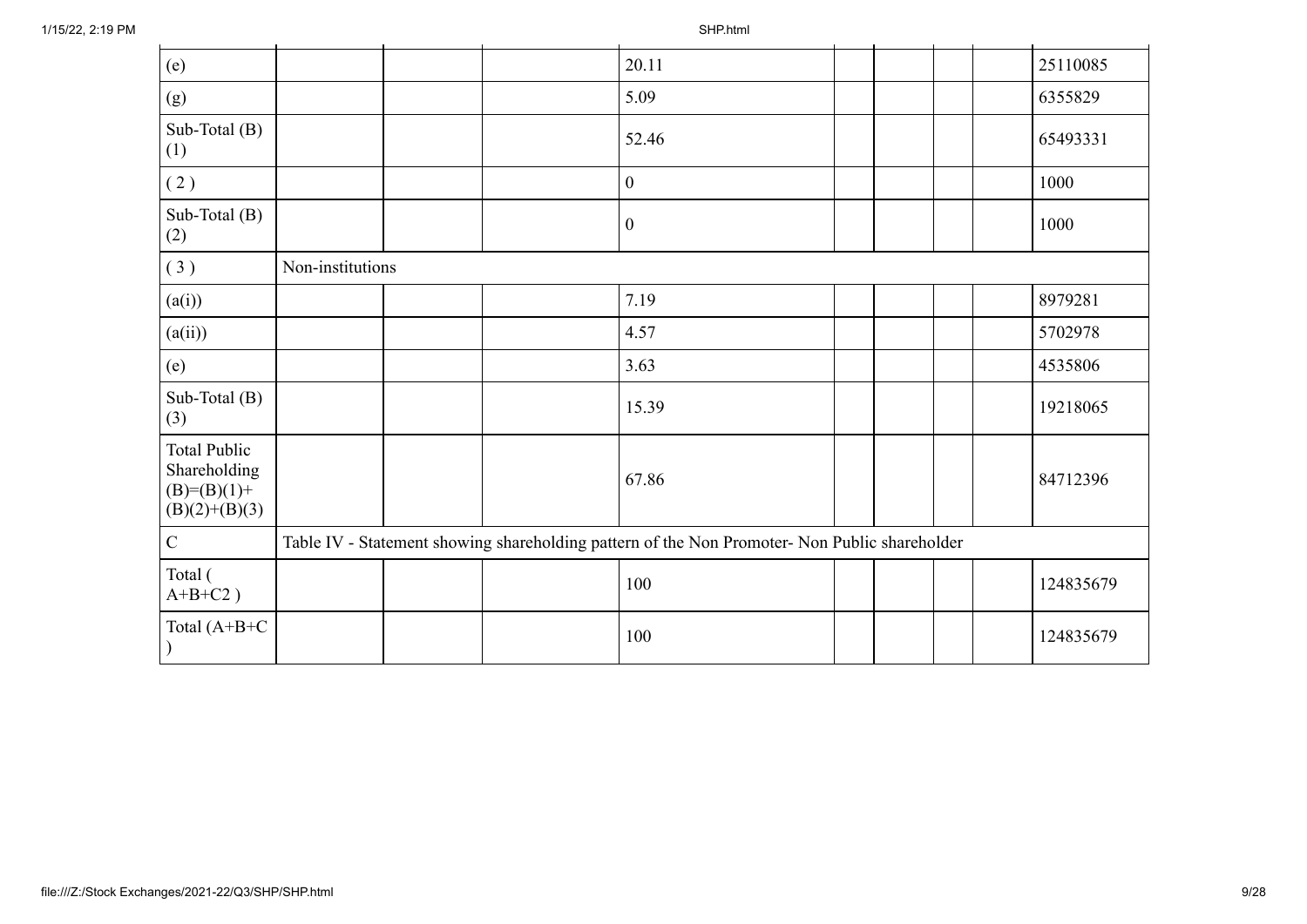| <b>Individuals/Hindu undivided Family</b>                                                                            |                                                               |                    |                     |                     |                       |  |  |  |  |
|----------------------------------------------------------------------------------------------------------------------|---------------------------------------------------------------|--------------------|---------------------|---------------------|-----------------------|--|--|--|--|
| Searial No.                                                                                                          | $\mathbf{1}$                                                  | $\overline{2}$     | $\overline{3}$      | $\overline{4}$      |                       |  |  |  |  |
| Name of the<br>Shareholders (I)                                                                                      | PREM KISHAN DASS GUPTA                                        | <b>MAMTA GUPTA</b> | <b>SAMVID GUPTA</b> | <b>ISHAAN GUPTA</b> | Click here to go back |  |  |  |  |
| PAN(II)                                                                                                              | AAKPG2127J                                                    | AAAPG3773E         | AXOPG2763K          | APFPG1166F          | Total                 |  |  |  |  |
| No. of fully paid<br>up equity shares<br>$held$ (IV)                                                                 | 5604286                                                       | 647378             | 444280              | 418892              | 7114836               |  |  |  |  |
| No. Of Partly paid-<br>up equity shares<br>held(V)                                                                   |                                                               |                    |                     |                     |                       |  |  |  |  |
| No. Of shares<br>underlying<br>Depository<br>Receipts (VI)                                                           |                                                               |                    |                     |                     |                       |  |  |  |  |
| Total nos. shares<br>held $(VII) = (IV) +$<br>$(V)+(VI)$                                                             | 5604286                                                       | 647378             | 444280              | 418892              | 7114836               |  |  |  |  |
| Shareholding as a<br>% of total no. of<br>shares (calculated<br>as per SCRR,<br>1957) (VIII) As a<br>% of $(A+B+C2)$ | 4.49                                                          | 0.52               | 0.36                | 0.34                | 5.7                   |  |  |  |  |
|                                                                                                                      | Number of Voting Rights held in each class of securities (IX) |                    |                     |                     |                       |  |  |  |  |
| Class eg: $X$                                                                                                        | 5604286                                                       | 647378             | 444280              | 418892              | 7114836               |  |  |  |  |
| Class eg:y                                                                                                           |                                                               |                    |                     |                     |                       |  |  |  |  |
| Total                                                                                                                | 5604286                                                       | 647378             | 444280              | 418892              | 7114836               |  |  |  |  |
| Total as a % of<br>Total Voting rights                                                                               | 4.49                                                          | 0.52               | 0.36                | 0.34                | 5.7                   |  |  |  |  |
|                                                                                                                      |                                                               |                    |                     |                     |                       |  |  |  |  |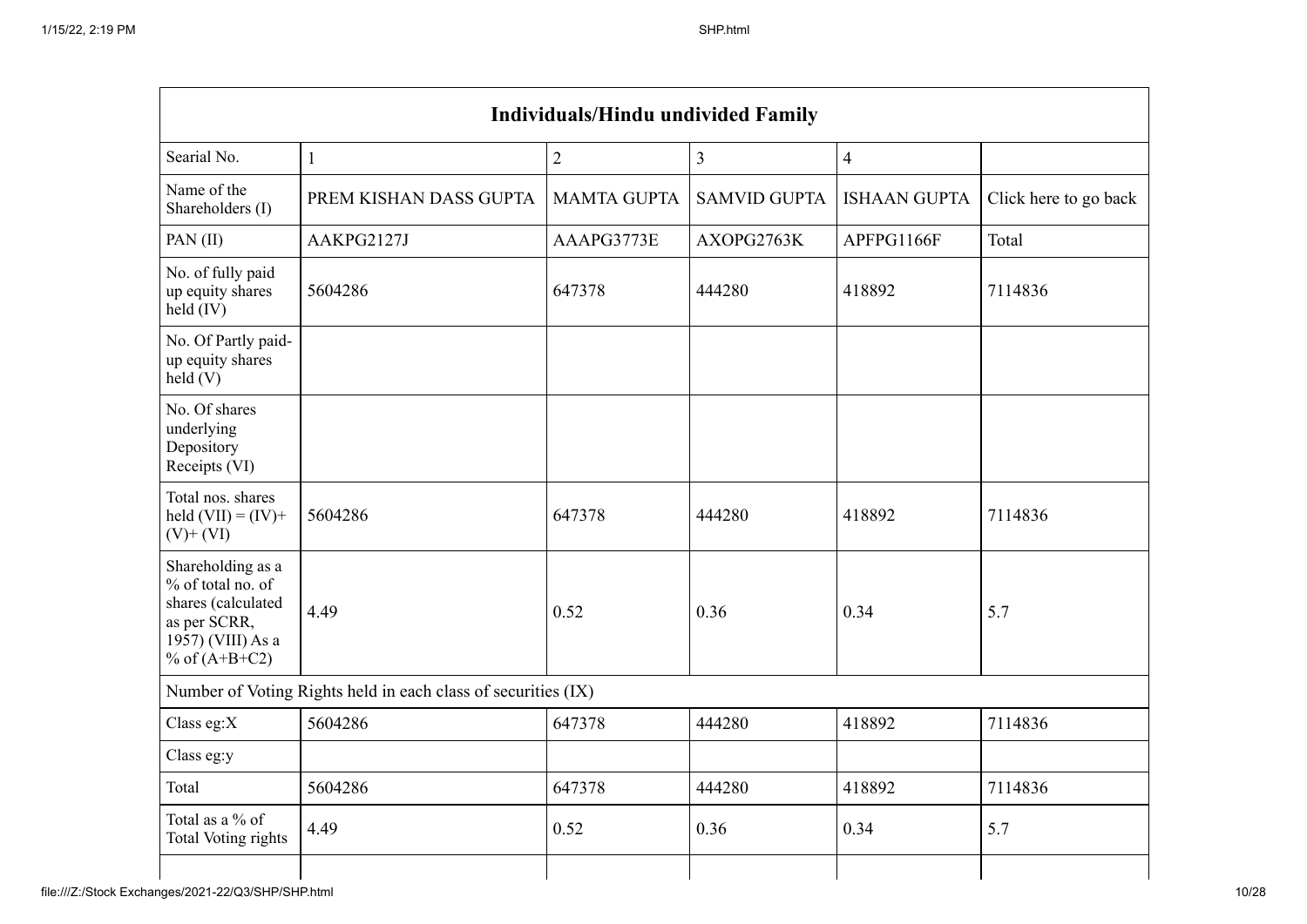| No. Of Shares<br>Underlying<br>Outstanding<br>convertible<br>securities $(X)$                                                                                                            |                                                         |        |        |        |         |
|------------------------------------------------------------------------------------------------------------------------------------------------------------------------------------------|---------------------------------------------------------|--------|--------|--------|---------|
| No. of Shares<br>Underlying<br>Outstanding<br>Warrants (Xi)                                                                                                                              |                                                         |        |        |        |         |
| No. Of Shares<br>Underlying<br>Outstanding<br>convertible<br>securities and No.<br>Of Warrants (Xi)<br>(a)                                                                               |                                                         |        |        |        |         |
| Shareholding, as a<br>% assuming full<br>conversion of<br>convertible<br>securities (as a<br>percentage of<br>diluted share<br>capital) (XI)=<br>$(VII)+(Xi)(a)$ As a<br>% of $(A+B+C2)$ | 4.49                                                    | 0.52   | 0.36   | 0.34   | 5.7     |
| Number of Locked in shares (XII)                                                                                                                                                         |                                                         |        |        |        |         |
| No. (a)                                                                                                                                                                                  |                                                         |        |        |        |         |
| As a % of total<br>Shares held (b)                                                                                                                                                       |                                                         |        |        |        |         |
|                                                                                                                                                                                          | Number of Shares pledged or otherwise encumbered (XIII) |        |        |        |         |
| No. $(a)$                                                                                                                                                                                |                                                         |        |        |        |         |
| As a % of total<br>Shares held (b)                                                                                                                                                       |                                                         |        |        |        |         |
| Number of equity<br>shares held in                                                                                                                                                       | 5604286                                                 | 647378 | 444280 | 418892 | 7114836 |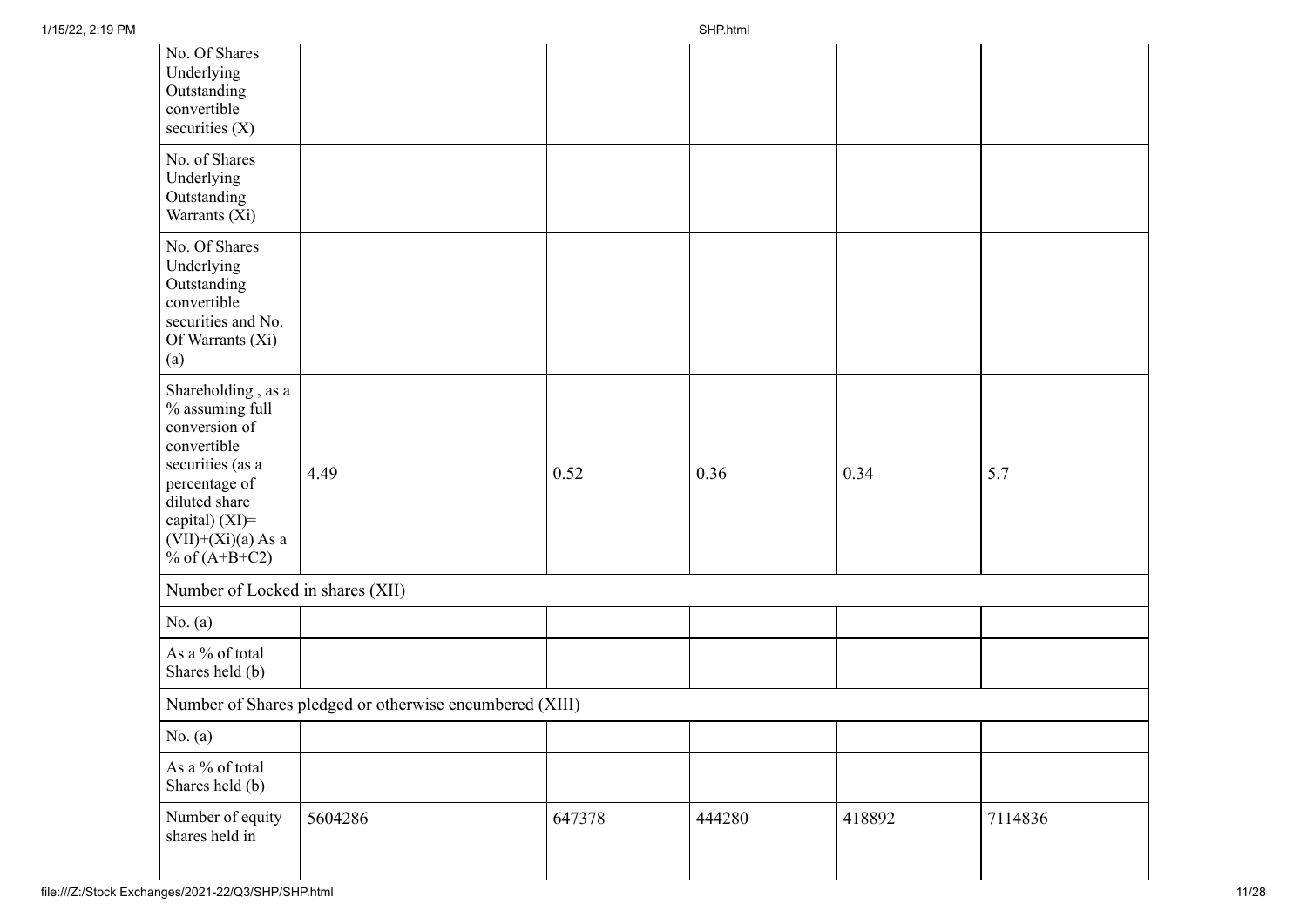| dematerialized<br>form $(XIV)$  |          |          |          |          |  |
|---------------------------------|----------|----------|----------|----------|--|
| Reason for not providing PAN    |          |          |          |          |  |
| Reason for not<br>providing PAN |          |          |          |          |  |
| Shareholder type                | Promoter | Promoter | Promoter | Promoter |  |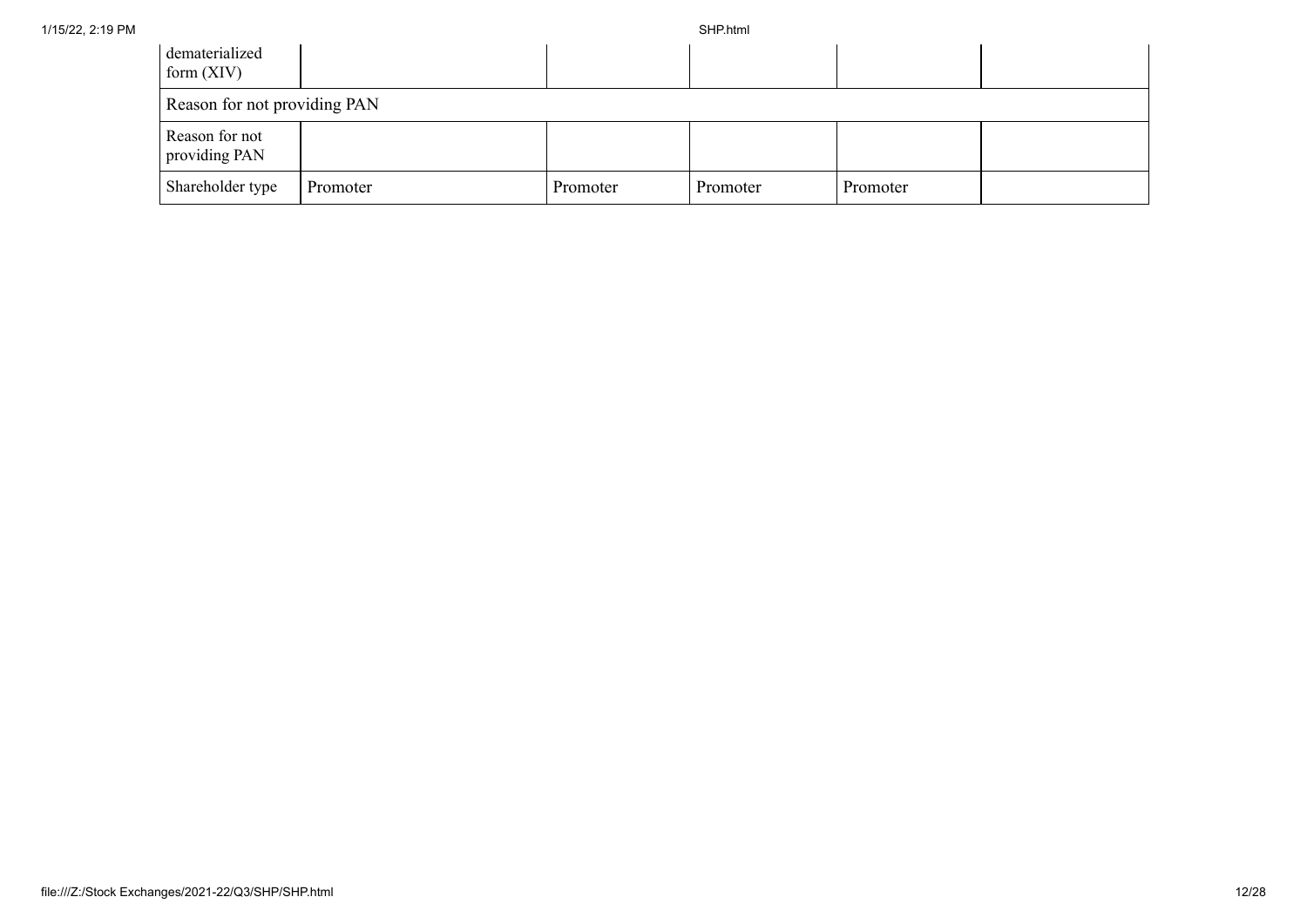|                                                                                                                      | Any Other (specify)                                           |                                                 |                          |  |  |  |
|----------------------------------------------------------------------------------------------------------------------|---------------------------------------------------------------|-------------------------------------------------|--------------------------|--|--|--|
| Searial No.                                                                                                          | $\mathbf{1}$                                                  | $\overline{2}$                                  |                          |  |  |  |
| Category                                                                                                             | <b>Bodies Corporate</b>                                       | <b>Bodies Corporate</b>                         | Click here to go<br>back |  |  |  |
| Name of the<br>Shareholders (I)                                                                                      | PRISM INTERNATIONAL PRIVATE<br><b>LIMITED</b>                 | PERFECT COMMUNICATION PRIVATE<br><b>LIMITED</b> |                          |  |  |  |
| PAN(II)                                                                                                              | AAACP6995N                                                    | AACCP1004E                                      | Total                    |  |  |  |
| No. of the<br>Shareholders (I)                                                                                       | -1                                                            | 1                                               | $\overline{2}$           |  |  |  |
| No. of fully paid<br>up equity shares<br>held (IV)                                                                   | 30088888                                                      | 2919559                                         | 33008447                 |  |  |  |
| No. Of Partly paid-<br>up equity shares<br>$\text{held}(V)$                                                          |                                                               |                                                 |                          |  |  |  |
| No. Of shares<br>underlying<br>Depository<br>Receipts (VI)                                                           |                                                               |                                                 |                          |  |  |  |
| Total nos. shares<br>held $(VII) = (IV) +$<br>$(V)$ + $(VI)$                                                         | 30088888                                                      | 2919559                                         | 33008447                 |  |  |  |
| Shareholding as a<br>% of total no. of<br>shares (calculated<br>as per SCRR,<br>1957) (VIII) As a<br>% of $(A+B+C2)$ | 24.1                                                          | 2.34                                            | 26.44                    |  |  |  |
|                                                                                                                      | Number of Voting Rights held in each class of securities (IX) |                                                 |                          |  |  |  |
| Class eg: X                                                                                                          | 30088888                                                      | 2919559                                         | 33008447                 |  |  |  |
|                                                                                                                      |                                                               |                                                 |                          |  |  |  |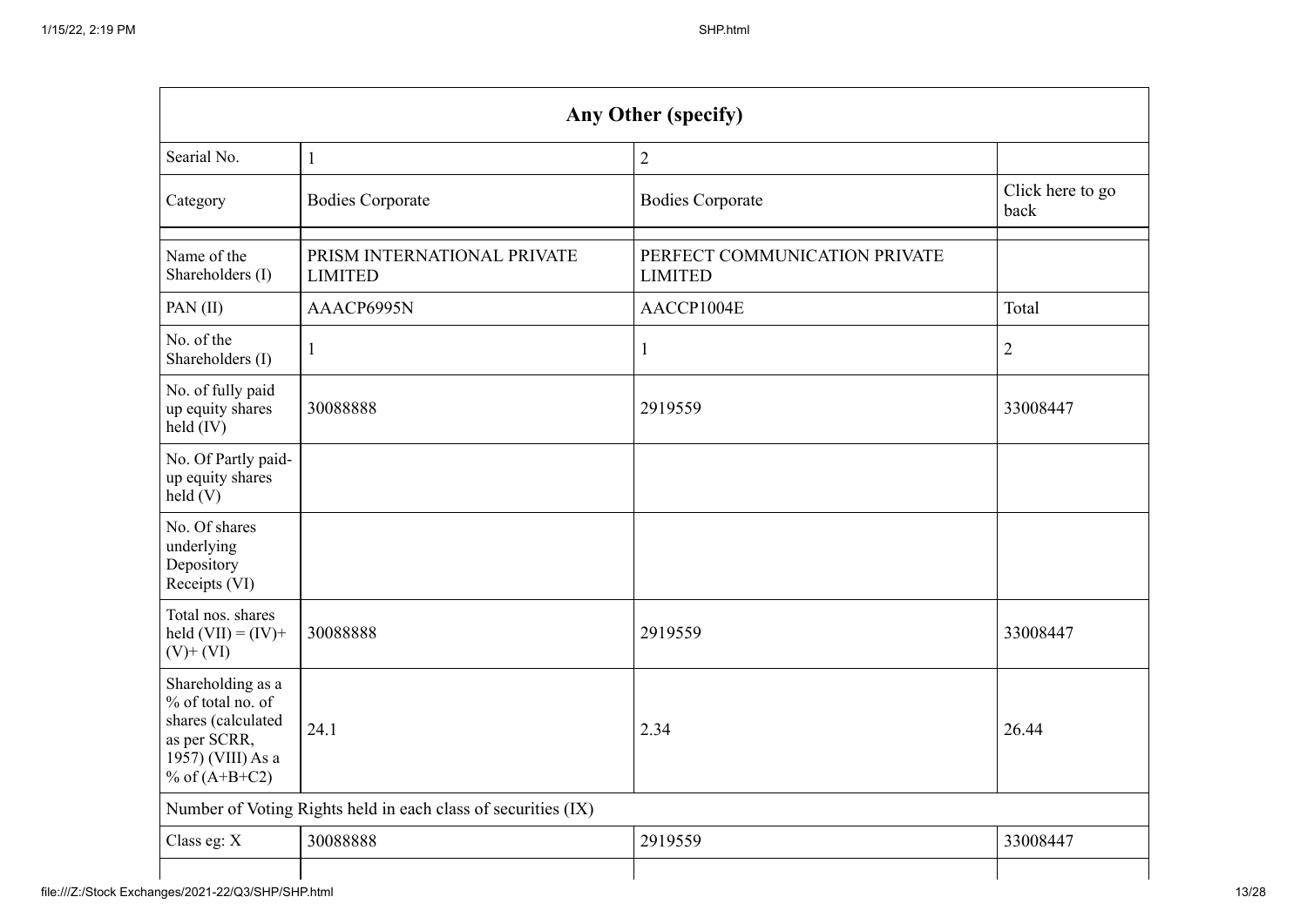| Class eg:y                                                                                                                                                                           |                                                         |         |          |  |  |  |
|--------------------------------------------------------------------------------------------------------------------------------------------------------------------------------------|---------------------------------------------------------|---------|----------|--|--|--|
| Total                                                                                                                                                                                | 30088888                                                | 2919559 | 33008447 |  |  |  |
| Total as a % of<br>Total Voting rights                                                                                                                                               | 24.1                                                    | 2.34    | 26.44    |  |  |  |
| No. Of Shares<br>Underlying<br>Outstanding<br>convertible<br>securities (X)                                                                                                          |                                                         |         |          |  |  |  |
| No. of Shares<br>Underlying<br>Outstanding<br>Warrants (Xi)                                                                                                                          |                                                         |         |          |  |  |  |
| No. Of Shares<br>Underlying<br>Outstanding<br>convertible<br>securities and No.<br>Of Warrants (Xi)<br>(a)                                                                           |                                                         |         |          |  |  |  |
| Shareholding, as a<br>% assuming full<br>conversion of<br>convertible<br>securities (as a<br>percentage of<br>diluted share<br>capital) (XI)=<br>$(VII)+(X)$ As a %<br>of $(A+B+C2)$ | 24.1                                                    | 2.34    | 26.44    |  |  |  |
|                                                                                                                                                                                      | Number of Locked in shares (XII)                        |         |          |  |  |  |
| No. $(a)$                                                                                                                                                                            |                                                         |         |          |  |  |  |
| As a % of total<br>Shares held (b)                                                                                                                                                   |                                                         |         |          |  |  |  |
|                                                                                                                                                                                      | Number of Shares pledged or otherwise encumbered (XIII) |         |          |  |  |  |
| No. $(a)$                                                                                                                                                                            |                                                         |         |          |  |  |  |
|                                                                                                                                                                                      |                                                         |         |          |  |  |  |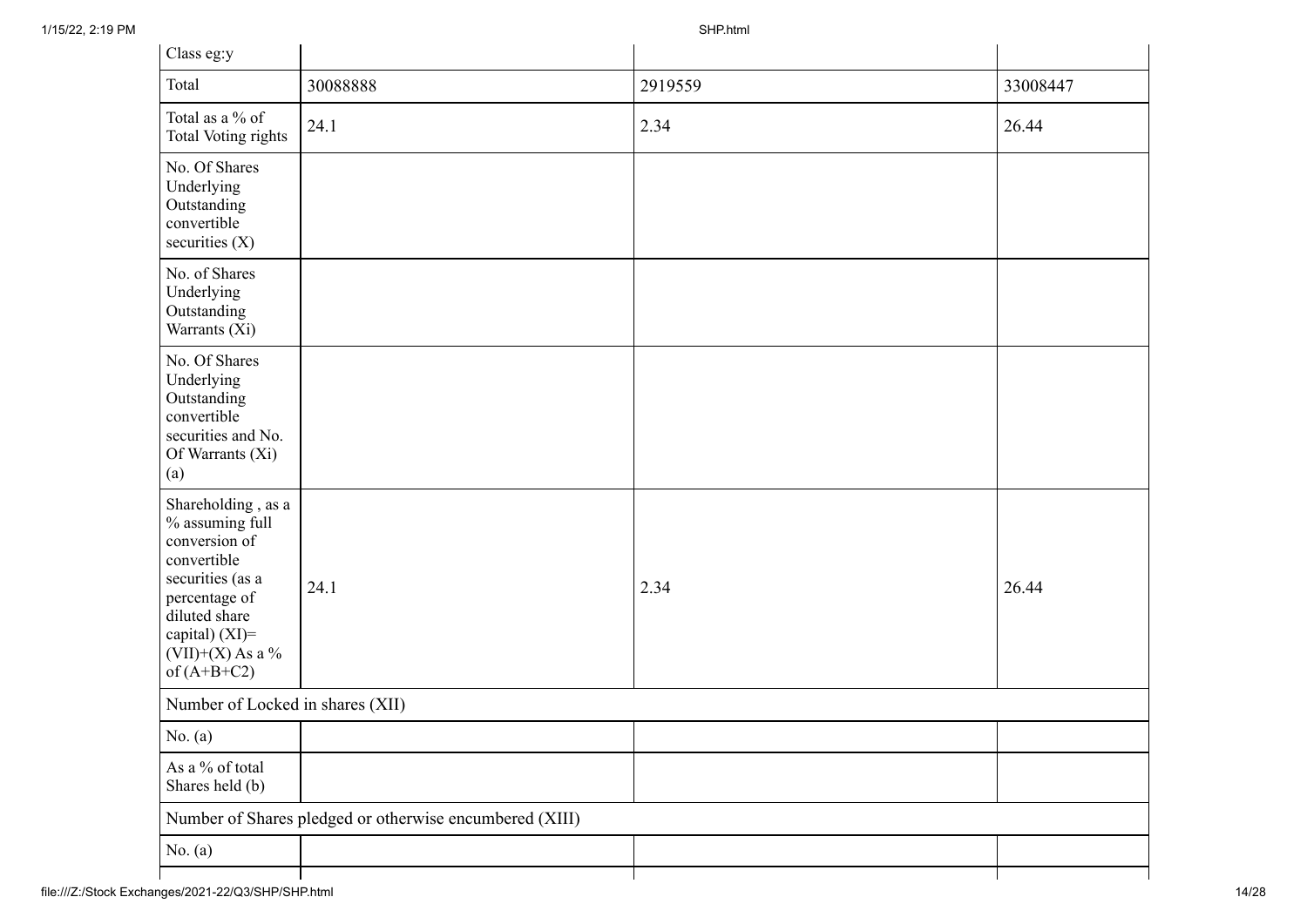| As a % of total<br>Shares held (b)                                   |          |          |          |
|----------------------------------------------------------------------|----------|----------|----------|
| Number of equity<br>shares held in<br>dematerialized<br>form $(XIV)$ | 30088888 | 2919559  | 33008447 |
| Reason for not providing PAN                                         |          |          |          |
| Reason for not<br>providing PAN                                      |          |          |          |
| Shareholder type                                                     | Promoter | Promoter |          |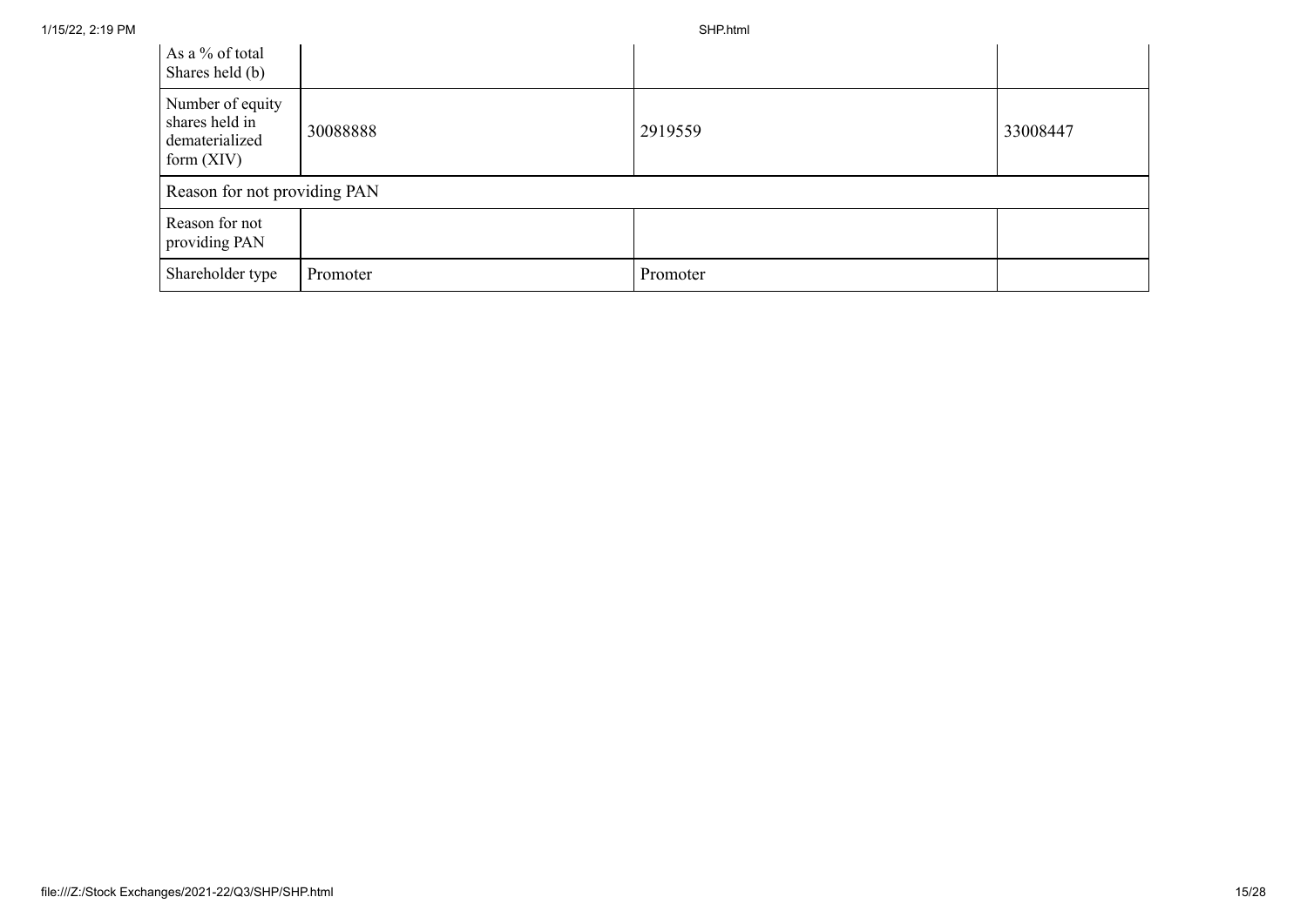|                                                                                                                      |                                                                  |                                                               | <b>Mutual Funds</b>                                              |                                                                  |                                                |                             |
|----------------------------------------------------------------------------------------------------------------------|------------------------------------------------------------------|---------------------------------------------------------------|------------------------------------------------------------------|------------------------------------------------------------------|------------------------------------------------|-----------------------------|
| Searial No.                                                                                                          | $\mathbf{1}$                                                     | $\overline{2}$                                                | 3                                                                | $\overline{4}$                                                   | 5                                              |                             |
| Name of the<br>Shareholders (I)                                                                                      | <b>ICICI PRUDENTIAL</b><br><b>VALUE</b><br><b>DISCOVERY FUND</b> | <b>MIRAE ASSET</b><br><b>EMERGING</b><br><b>BLUECHIP FUND</b> | <b>SBI</b><br><b>BALANCED</b><br><b>ADVANTAGE</b><br><b>FUND</b> | <b>FRANKLIN INDIA</b><br><b>SMALLER</b><br><b>COMPANIES FUND</b> | <b>HDFC</b><br><b>SMALL CAP</b><br><b>FUND</b> | Click<br>here to go<br>back |
| PAN (II)                                                                                                             | AAAAI0038F                                                       | AACTM0203B                                                    | AABTS6407Q                                                       | AAATT4931H                                                       | AAATH1809A                                     | Total                       |
| No. of fully paid<br>up equity shares<br>held (IV)                                                                   | 10422910                                                         | 9846305                                                       | 6284407                                                          | 2799415                                                          | 2390092                                        | 31743129                    |
| No. Of Partly paid-<br>up equity shares<br>held(V)                                                                   |                                                                  |                                                               |                                                                  |                                                                  |                                                |                             |
| No. Of shares<br>underlying<br>Depository<br>Receipts (VI)                                                           |                                                                  |                                                               |                                                                  |                                                                  |                                                |                             |
| Total nos. shares<br>held $(VII) = (IV) +$<br>$(V)$ + $(VI)$                                                         | 10422910                                                         | 9846305                                                       | 6284407                                                          | 2799415                                                          | 2390092                                        | 31743129                    |
| Shareholding as a<br>% of total no. of<br>shares (calculated<br>as per SCRR,<br>1957) (VIII) As a<br>% of $(A+B+C2)$ | 8.35                                                             | 7.89                                                          | 5.03                                                             | 2.24                                                             | 1.91                                           | 25.43                       |
|                                                                                                                      | Number of Voting Rights held in each class of securities (IX)    |                                                               |                                                                  |                                                                  |                                                |                             |
| Class eg: X                                                                                                          | 10422910                                                         | 9846305                                                       | 6284407                                                          | 2799415                                                          | 2390092                                        | 31743129                    |
| Class eg:y                                                                                                           |                                                                  |                                                               |                                                                  |                                                                  |                                                |                             |
| Total                                                                                                                | 10422910                                                         | 9846305                                                       | 6284407                                                          | 2799415                                                          | 2390092                                        | 31743129                    |
| Total as a % of                                                                                                      | 8.35                                                             | 7.89                                                          | 5.03                                                             | 2.24                                                             | 1.91                                           | 25.43                       |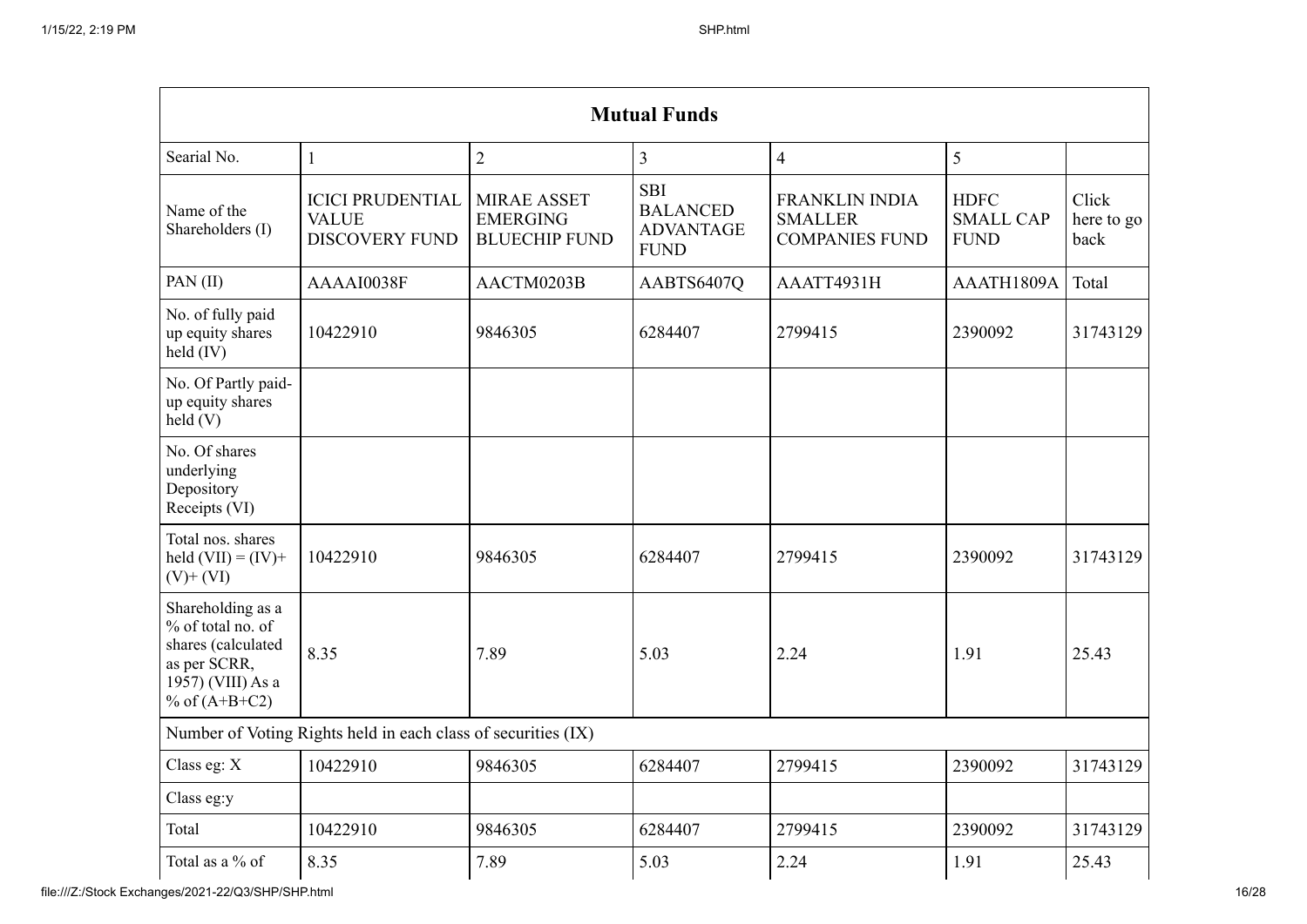| Total Voting rights                                                                                                                                                                  |          |         |         |         |         |          |
|--------------------------------------------------------------------------------------------------------------------------------------------------------------------------------------|----------|---------|---------|---------|---------|----------|
| No. Of Shares<br>Underlying<br>Outstanding<br>convertible<br>securities $(X)$                                                                                                        |          |         |         |         |         |          |
| No. of Shares<br>Underlying<br>Outstanding<br>Warrants (Xi)                                                                                                                          |          |         |         |         |         |          |
| No. Of Shares<br>Underlying<br>Outstanding<br>convertible<br>securities and No.<br>Of Warrants (Xi)<br>(a)                                                                           |          |         |         |         |         |          |
| Shareholding, as a<br>% assuming full<br>conversion of<br>convertible<br>securities (as a<br>percentage of<br>diluted share<br>capital) (XI)=<br>$(VII)+(X)$ As a %<br>of $(A+B+C2)$ | 8.35     | 7.89    | 5.03    | 2.24    | 1.91    | 25.43    |
| Number of Locked in shares (XII)                                                                                                                                                     |          |         |         |         |         |          |
| No. $(a)$                                                                                                                                                                            |          |         |         |         |         |          |
| As a % of total<br>Shares held (b)                                                                                                                                                   |          |         |         |         |         |          |
| Number of equity<br>shares held in<br>dematerialized<br>form (XIV)                                                                                                                   | 10422910 | 9846305 | 6284407 | 2799415 | 2390092 | 31743129 |
| Reason for not providing PAN                                                                                                                                                         |          |         |         |         |         |          |
| Reason for not                                                                                                                                                                       |          |         |         |         |         |          |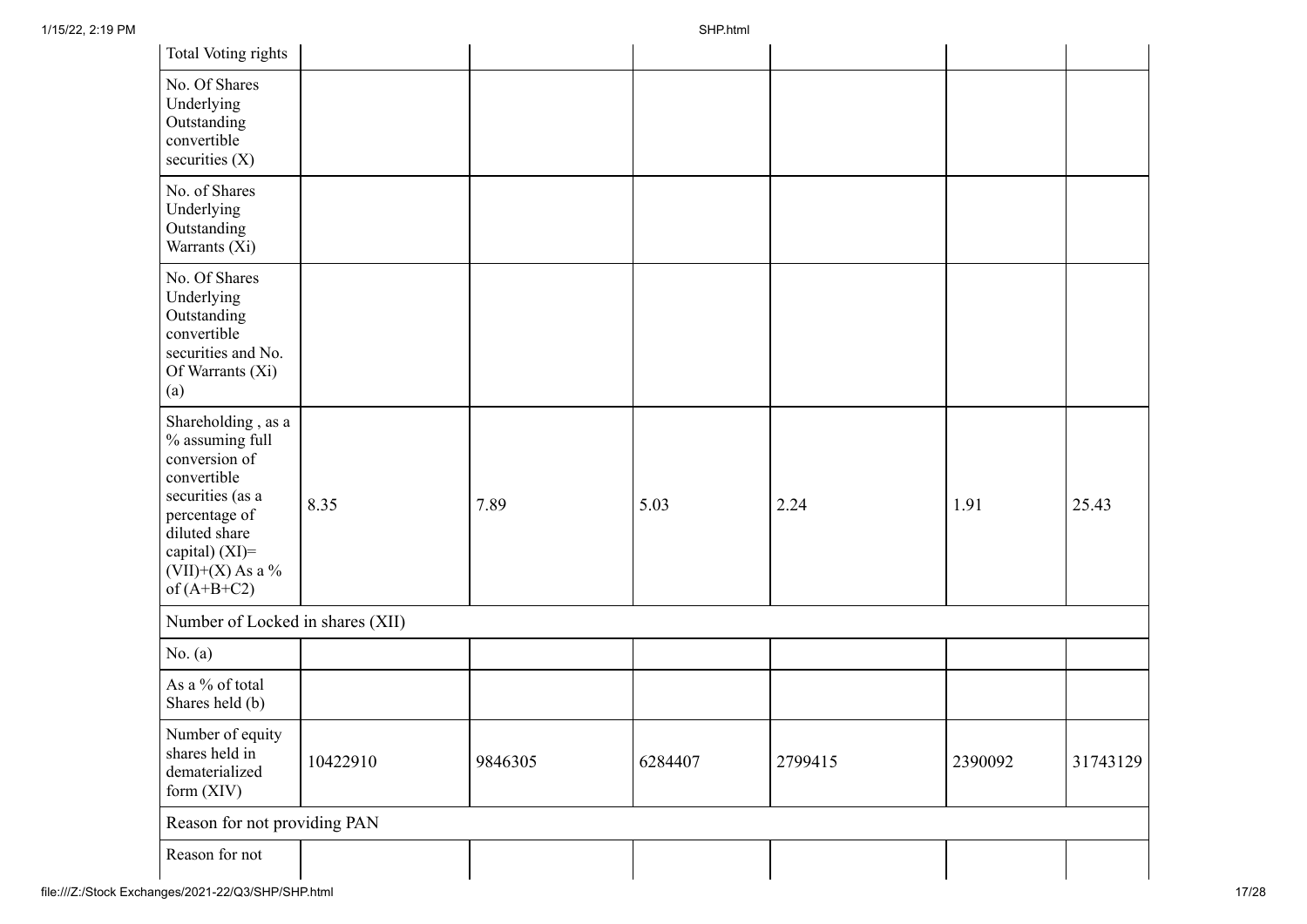| 1/15/22, 2:19 PM |               |  | SHP.html |  |  |
|------------------|---------------|--|----------|--|--|
|                  | providing PAN |  |          |  |  |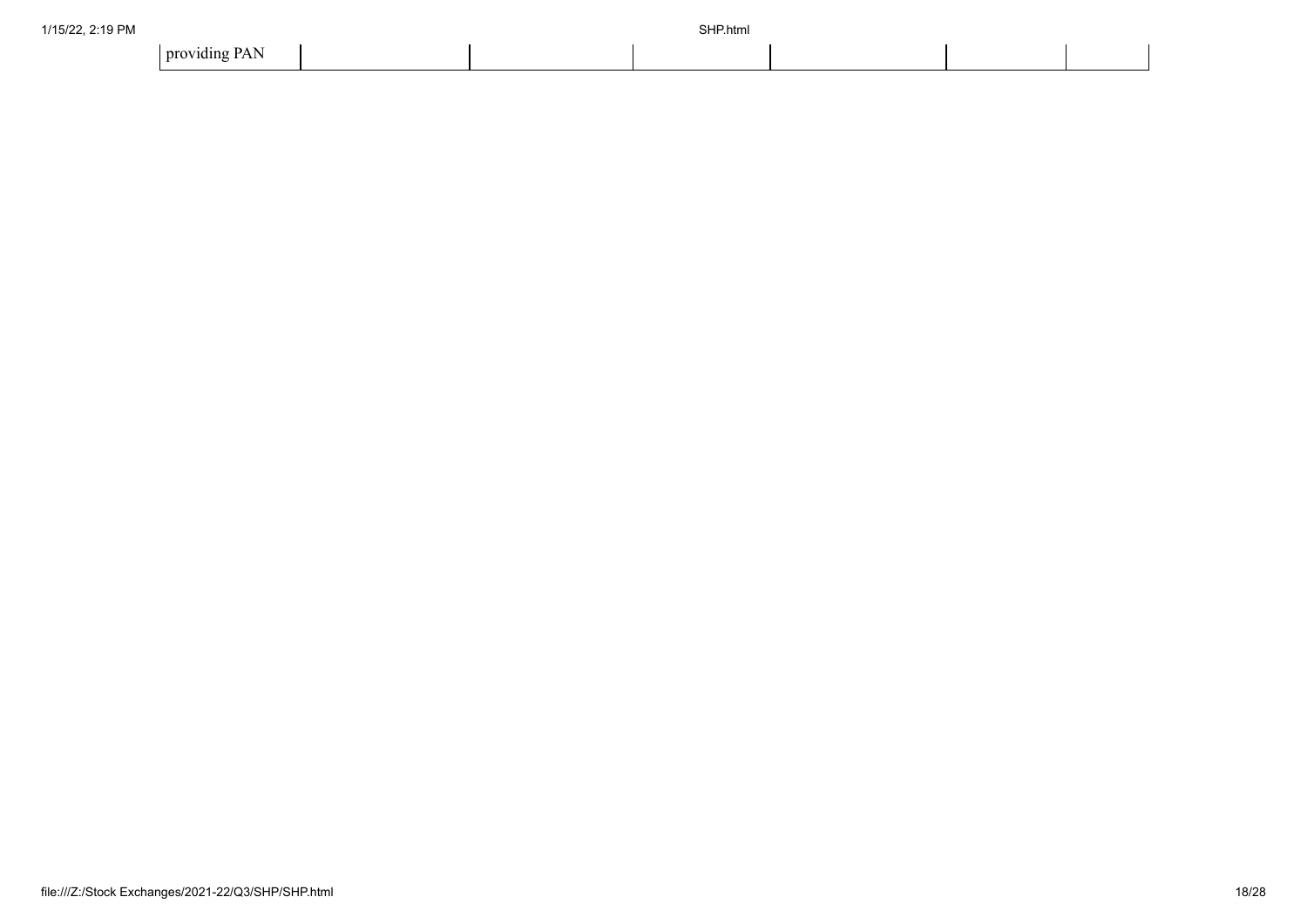|                                                                                                                      | <b>Foreign Portfolio Investors</b>                                        |                                                                                  |                                                                                    |                                                                              |                                                                    |                                                                                             |
|----------------------------------------------------------------------------------------------------------------------|---------------------------------------------------------------------------|----------------------------------------------------------------------------------|------------------------------------------------------------------------------------|------------------------------------------------------------------------------|--------------------------------------------------------------------|---------------------------------------------------------------------------------------------|
| Searial No.                                                                                                          | $\mathbf{1}$                                                              | $\overline{2}$                                                                   | $\overline{3}$                                                                     | $\overline{4}$                                                               | 5                                                                  | 6                                                                                           |
| Name of the<br>Shareholders (I)                                                                                      | <b>KUWAIT</b><br><b>INVESTMENT</b><br><b>AUTHORITY</b><br><b>FUND 225</b> | Schroder<br>International<br><b>Selection Fund</b><br>Asian Smaller<br>Companies | Eastspring<br>Investments India<br>Infrastructure<br><b>Equity Open</b><br>Limited | Tkp Investments Bv<br>- Aegon Custody<br>B.V. Re Mm Equity<br>Small Cap Fund | Al Mehwar<br>Commercial<br>Investments<br>$L.L.C. -$<br>(Treefish) | Mirae Asset India<br>Small-Mid Cap<br><b>Focus Equity Master</b><br><b>Investment Trust</b> |
| PAN(II)                                                                                                              | AAATK3858Q                                                                | AAJCS5802L                                                                       | AAECP0236A                                                                         | AAEAA9963H                                                                   | AAQCA8800K                                                         | AAETM1919Q                                                                                  |
| No. of fully paid<br>up equity shares<br>held (IV)                                                                   | 7186127                                                                   | 1937275                                                                          | 1563716                                                                            | 1398963                                                                      | 1299033                                                            | 1295538                                                                                     |
| No. Of Partly paid-<br>up equity shares<br>$\text{held}(V)$                                                          |                                                                           |                                                                                  |                                                                                    |                                                                              |                                                                    |                                                                                             |
| No. Of shares<br>underlying<br>Depository<br>Receipts (VI)                                                           |                                                                           |                                                                                  |                                                                                    |                                                                              |                                                                    |                                                                                             |
| Total nos. shares<br>held $(VII) = (IV) +$<br>$(V)$ + $(VI)$                                                         | 7186127                                                                   | 1937275                                                                          | 1563716                                                                            | 1398963                                                                      | 1299033                                                            | 1295538                                                                                     |
| Shareholding as a<br>% of total no. of<br>shares (calculated<br>as per SCRR,<br>1957) (VIII) As a<br>% of $(A+B+C2)$ | 5.76                                                                      | 1.55                                                                             | 1.25                                                                               | 1.12                                                                         | 1.04                                                               | 1.04                                                                                        |
| Number of Voting Rights held in each class of securities (IX)                                                        |                                                                           |                                                                                  |                                                                                    |                                                                              |                                                                    |                                                                                             |
| Class eg: $X$                                                                                                        | 7186127                                                                   | 1937275                                                                          | 1563716                                                                            | 1398963                                                                      | 1299033                                                            | 1295538                                                                                     |
| Class eg:y                                                                                                           |                                                                           |                                                                                  |                                                                                    |                                                                              |                                                                    |                                                                                             |
| Total                                                                                                                | 7186127                                                                   | 1937275                                                                          | 1563716                                                                            | 1398963                                                                      | 1299033                                                            | 1295538                                                                                     |
|                                                                                                                      |                                                                           |                                                                                  |                                                                                    |                                                                              |                                                                    |                                                                                             |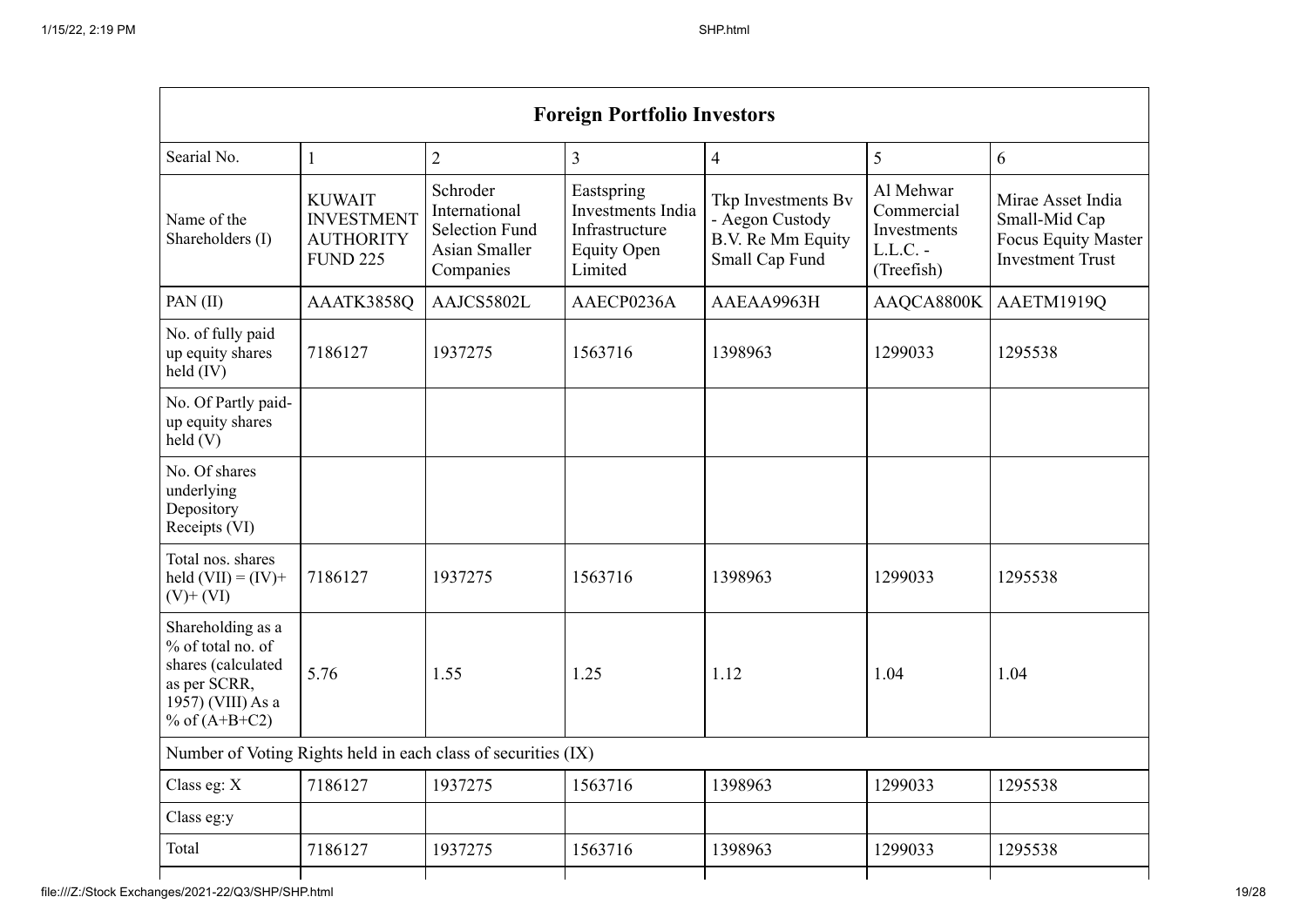| Total as a % of<br><b>Total Voting rights</b>                                                                                                                                        | 5.76    | 1.55    | 1.25    | 1.12    | 1.04    | 1.04    |
|--------------------------------------------------------------------------------------------------------------------------------------------------------------------------------------|---------|---------|---------|---------|---------|---------|
| No. Of Shares<br>Underlying<br>Outstanding<br>convertible<br>securities $(X)$                                                                                                        |         |         |         |         |         |         |
| No. of Shares<br>Underlying<br>Outstanding<br>Warrants (Xi)                                                                                                                          |         |         |         |         |         |         |
| No. Of Shares<br>Underlying<br>Outstanding<br>convertible<br>securities and No.<br>Of Warrants (Xi)<br>(a)                                                                           |         |         |         |         |         |         |
| Shareholding, as a<br>% assuming full<br>conversion of<br>convertible<br>securities (as a<br>percentage of<br>diluted share<br>capital) (XI)=<br>$(VII)+(X)$ As a %<br>of $(A+B+C2)$ | 5.76    | 1.55    | 1.25    | 1.12    | 1.04    | 1.04    |
| Number of Locked in shares (XII)                                                                                                                                                     |         |         |         |         |         |         |
| No. $(a)$                                                                                                                                                                            |         |         |         |         |         |         |
| As a % of total<br>Shares held (b)                                                                                                                                                   |         |         |         |         |         |         |
| Number of equity<br>shares held in<br>dematerialized<br>form (XIV)                                                                                                                   | 7186127 | 1937275 | 1563716 | 1398963 | 1299033 | 1295538 |
| Reason for not providing PAN                                                                                                                                                         |         |         |         |         |         |         |
|                                                                                                                                                                                      |         |         |         |         |         |         |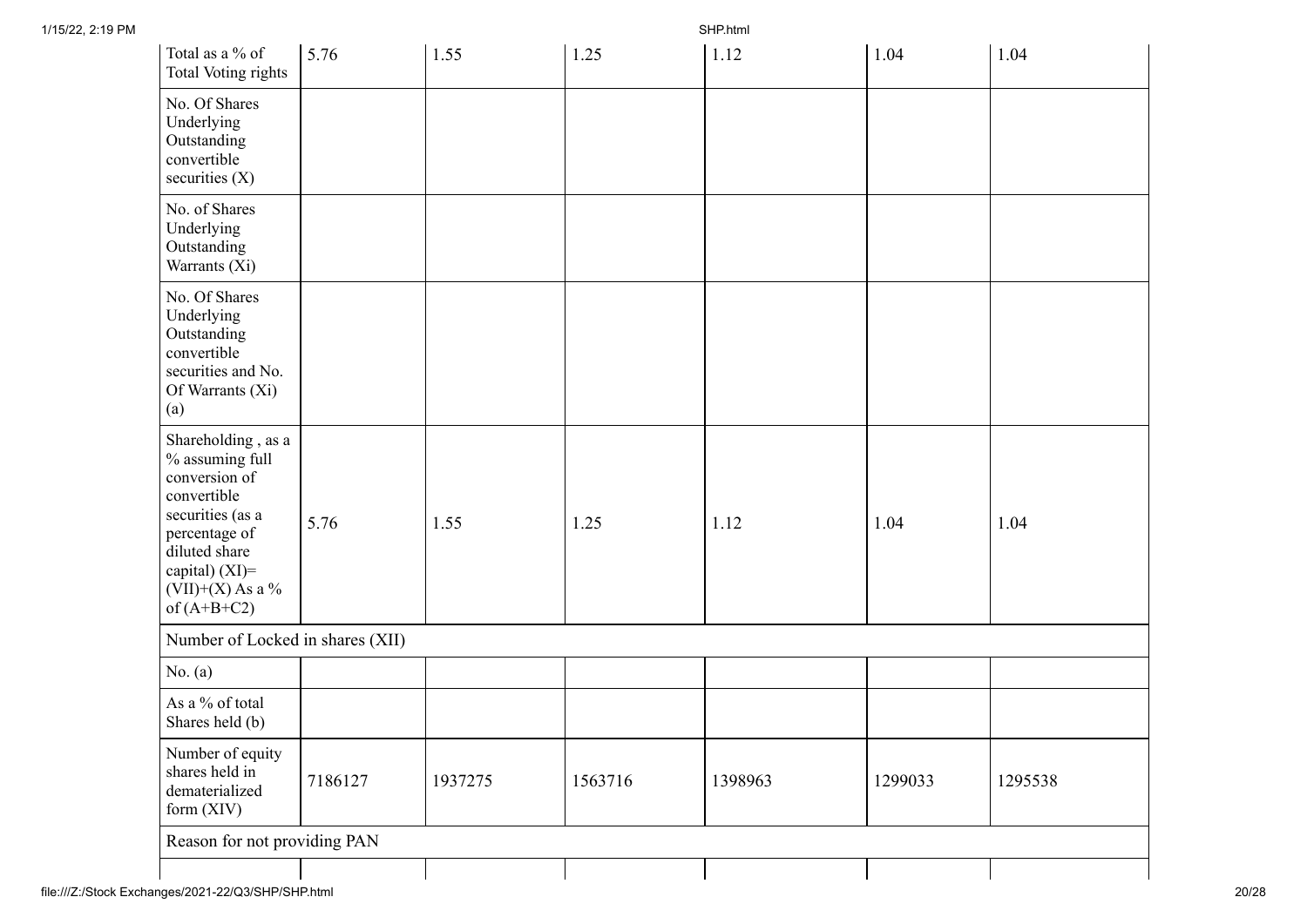| 1/15/22, 2:19 PM |                                 |  | SHP.html |  |
|------------------|---------------------------------|--|----------|--|
|                  | Reason for not<br>providing PAN |  |          |  |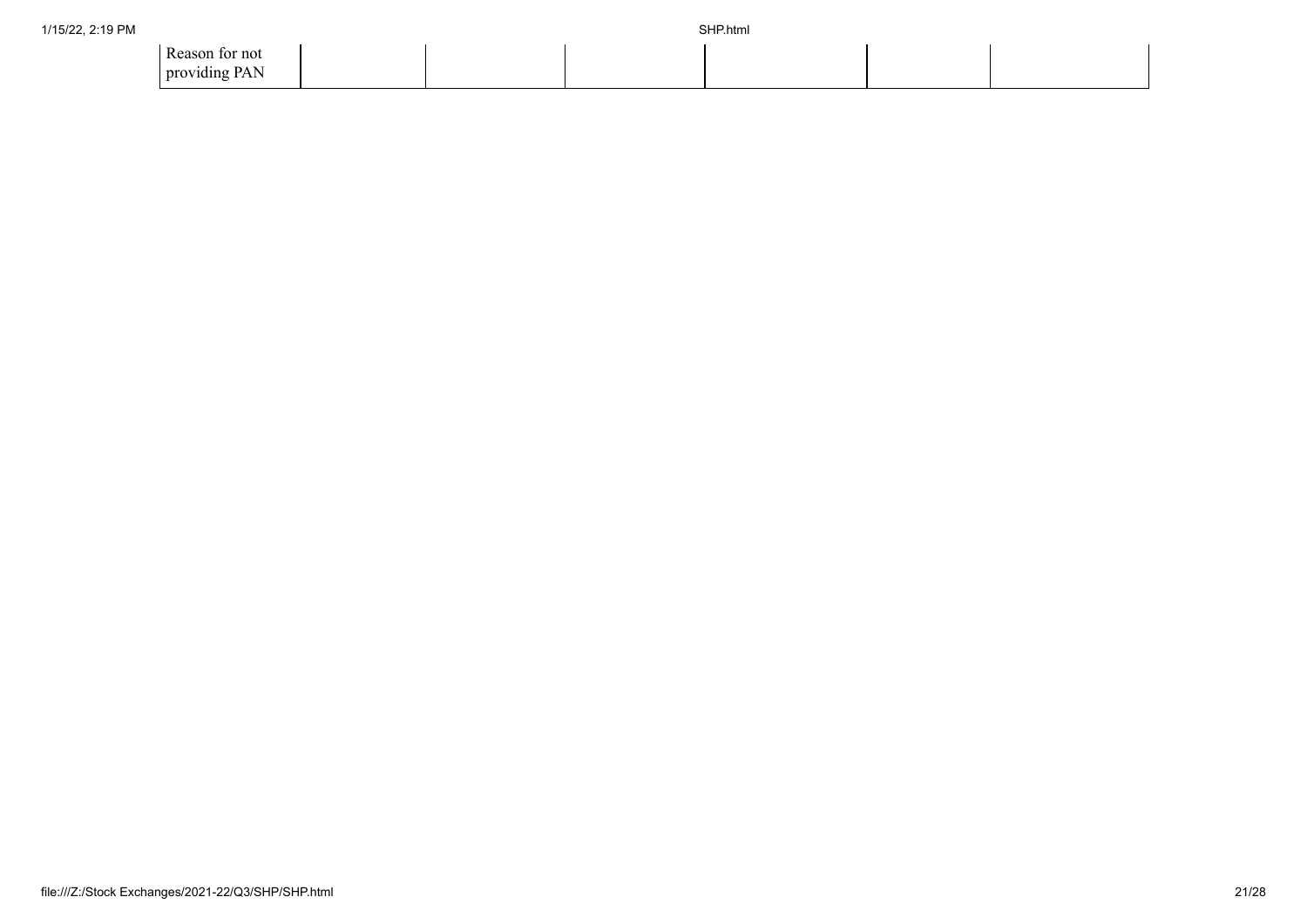|                                                                                                                      | <b>Foreign Portfolio Investors</b>                            |  |  |  |  |
|----------------------------------------------------------------------------------------------------------------------|---------------------------------------------------------------|--|--|--|--|
| Searial No.                                                                                                          |                                                               |  |  |  |  |
| Name of the<br>Shareholders (I)                                                                                      | Click here to go back                                         |  |  |  |  |
| PAN(II)                                                                                                              | Total                                                         |  |  |  |  |
| No. of fully paid<br>up equity shares<br>held (IV)                                                                   | 14680652                                                      |  |  |  |  |
| No. Of Partly paid-<br>up equity shares<br>held(V)                                                                   |                                                               |  |  |  |  |
| No. Of shares<br>underlying<br>Depository<br>Receipts (VI)                                                           |                                                               |  |  |  |  |
| Total nos. shares<br>held $(VII) = (IV) +$<br>$(V)$ + $(VI)$                                                         | 14680652                                                      |  |  |  |  |
| Shareholding as a<br>% of total no. of<br>shares (calculated<br>as per SCRR,<br>1957) (VIII) As a<br>% of $(A+B+C2)$ | 11.76                                                         |  |  |  |  |
|                                                                                                                      | Number of Voting Rights held in each class of securities (IX) |  |  |  |  |
| Class eg: X                                                                                                          | 14680652                                                      |  |  |  |  |
| Class eg:y                                                                                                           |                                                               |  |  |  |  |
| Total                                                                                                                | 14680652                                                      |  |  |  |  |
| Total as a % of<br>Total Voting rights                                                                               | 11.76                                                         |  |  |  |  |
| No. Of Shares                                                                                                        |                                                               |  |  |  |  |

No. Of Shares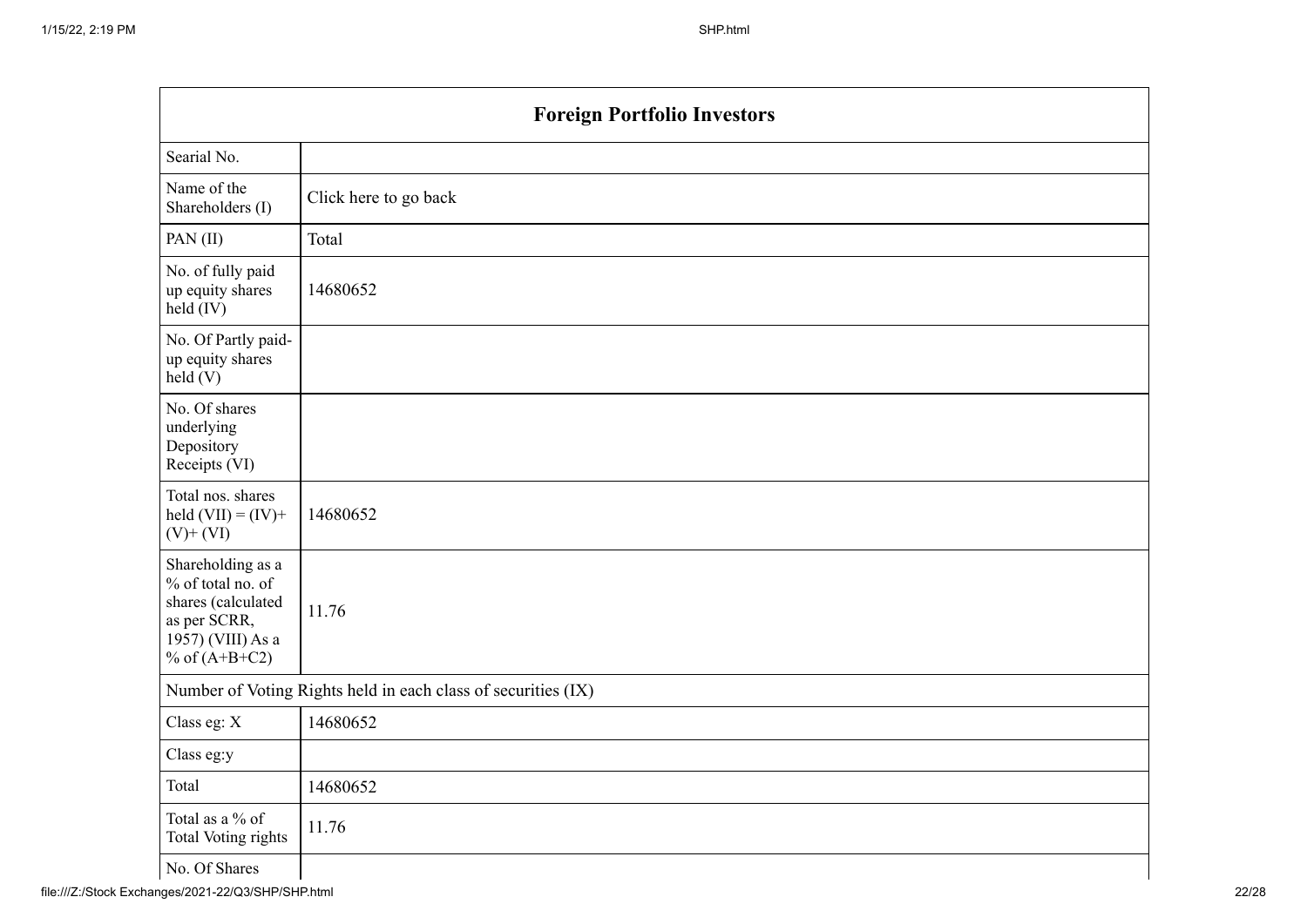| Underlying<br>Outstanding<br>convertible<br>securities $(X)$                                                                                                                         |          |
|--------------------------------------------------------------------------------------------------------------------------------------------------------------------------------------|----------|
| No. of Shares<br>Underlying<br>Outstanding<br>Warrants (Xi)                                                                                                                          |          |
| No. Of Shares<br>Underlying<br>Outstanding<br>convertible<br>securities and No.<br>Of Warrants (Xi)<br>(a)                                                                           |          |
| Shareholding, as a<br>% assuming full<br>conversion of<br>convertible<br>securities (as a<br>percentage of<br>diluted share<br>capital) (XI)=<br>$(VII)+(X)$ As a %<br>of $(A+B+C2)$ | 11.76    |
| Number of Locked in shares (XII)                                                                                                                                                     |          |
| No. (a)                                                                                                                                                                              |          |
| As a % of total<br>Shares held (b)                                                                                                                                                   |          |
| Number of equity<br>shares held in<br>dematerialized<br>form (XIV)                                                                                                                   | 14680652 |
| Reason for not providing PAN                                                                                                                                                         |          |
| Reason for not<br>providing PAN                                                                                                                                                      |          |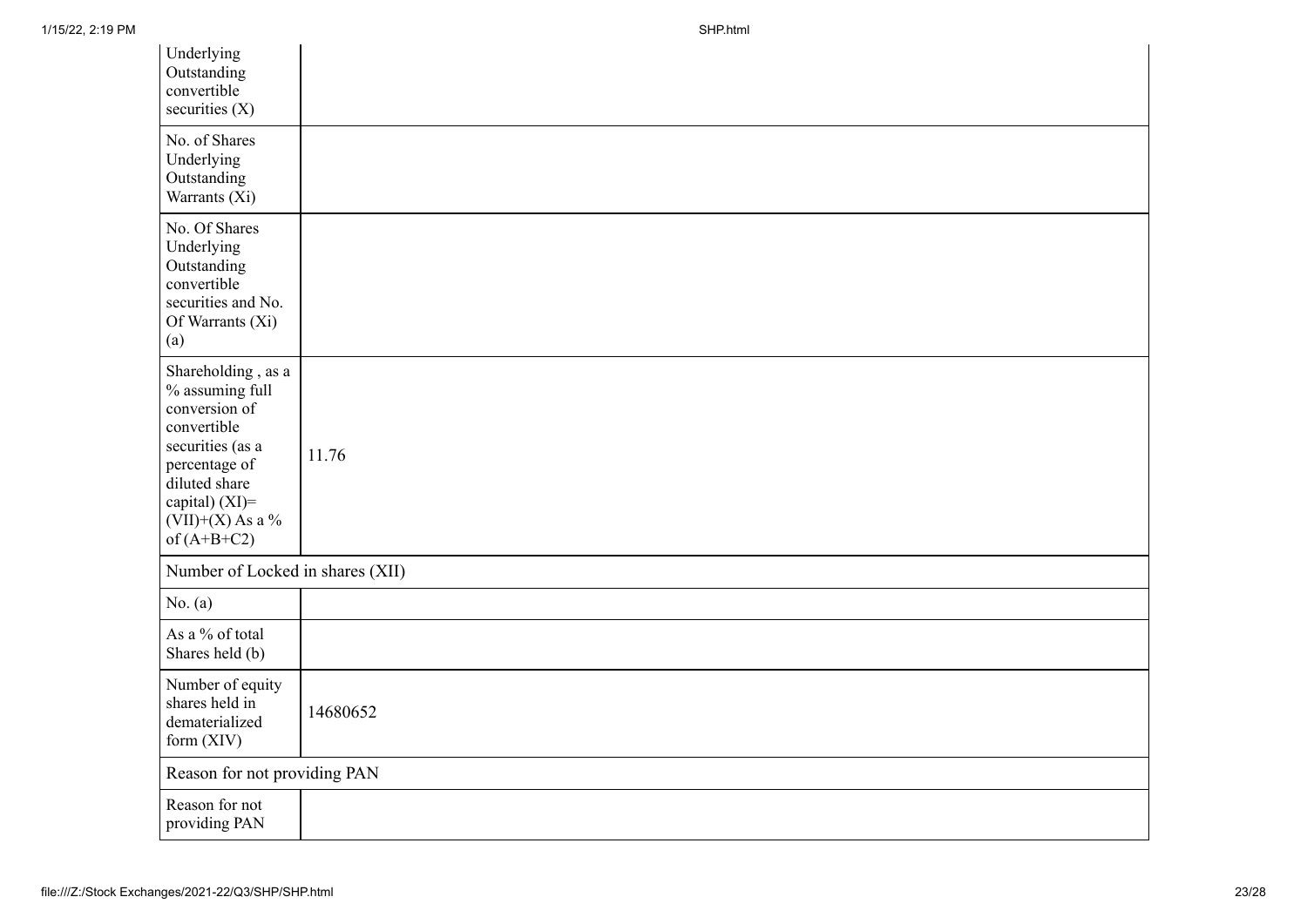| <b>Insurance Companies</b>                                    |                                                  |                          |  |  |
|---------------------------------------------------------------|--------------------------------------------------|--------------------------|--|--|
| $\mathbf{1}$                                                  | $\overline{2}$                                   |                          |  |  |
| LIFE INSURANCE CORPORATION OF<br><b>INDIA</b>                 | GENERAL INSURANCE CORPORATION OF<br><b>INDIA</b> | Click here to go<br>back |  |  |
| AAACL0582H                                                    | AAACG0651N                                       | Total                    |  |  |
| 4864610                                                       | 1320000                                          | 6184610                  |  |  |
|                                                               |                                                  |                          |  |  |
|                                                               |                                                  |                          |  |  |
| 4864610                                                       | 1320000                                          | 6184610                  |  |  |
| 3.9                                                           | 1.06                                             | 4.95                     |  |  |
| Number of Voting Rights held in each class of securities (IX) |                                                  |                          |  |  |
| 4864610                                                       | 1320000                                          | 6184610                  |  |  |
|                                                               |                                                  |                          |  |  |
| 4864610                                                       | 1320000                                          | 6184610                  |  |  |
| 3.9                                                           | 1.06                                             | 4.95                     |  |  |
|                                                               |                                                  |                          |  |  |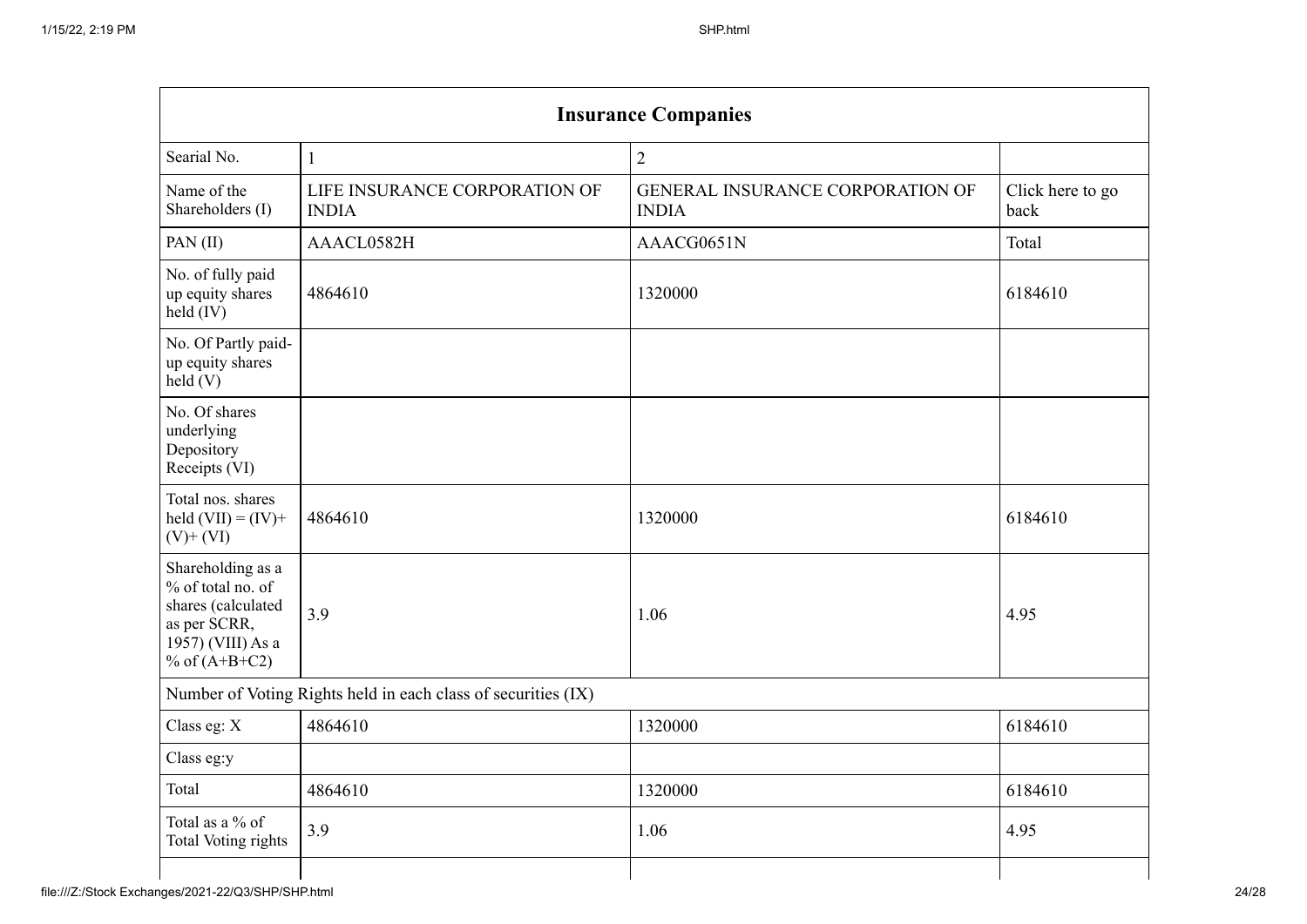| No. Of Shares<br>Underlying<br>Outstanding<br>convertible<br>securities $(X)$                                                                                                        |         |         |         |  |
|--------------------------------------------------------------------------------------------------------------------------------------------------------------------------------------|---------|---------|---------|--|
| No. of Shares<br>Underlying<br>Outstanding<br>Warrants (Xi)                                                                                                                          |         |         |         |  |
| No. Of Shares<br>Underlying<br>Outstanding<br>convertible<br>securities and No.<br>Of Warrants (Xi)<br>(a)                                                                           |         |         |         |  |
| Shareholding, as a<br>% assuming full<br>conversion of<br>convertible<br>securities (as a<br>percentage of<br>diluted share<br>capital) (XI)=<br>$(VII)+(X)$ As a %<br>of $(A+B+C2)$ | 3.9     | 1.06    | 4.95    |  |
| Number of Locked in shares (XII)                                                                                                                                                     |         |         |         |  |
| No. $(a)$                                                                                                                                                                            |         |         |         |  |
| As a % of total<br>Shares held (b)                                                                                                                                                   |         |         |         |  |
| Number of equity<br>shares held in<br>dematerialized<br>form $(XIV)$                                                                                                                 | 4864610 | 1320000 | 6184610 |  |
| Reason for not providing PAN                                                                                                                                                         |         |         |         |  |
| Reason for not<br>providing PAN                                                                                                                                                      |         |         |         |  |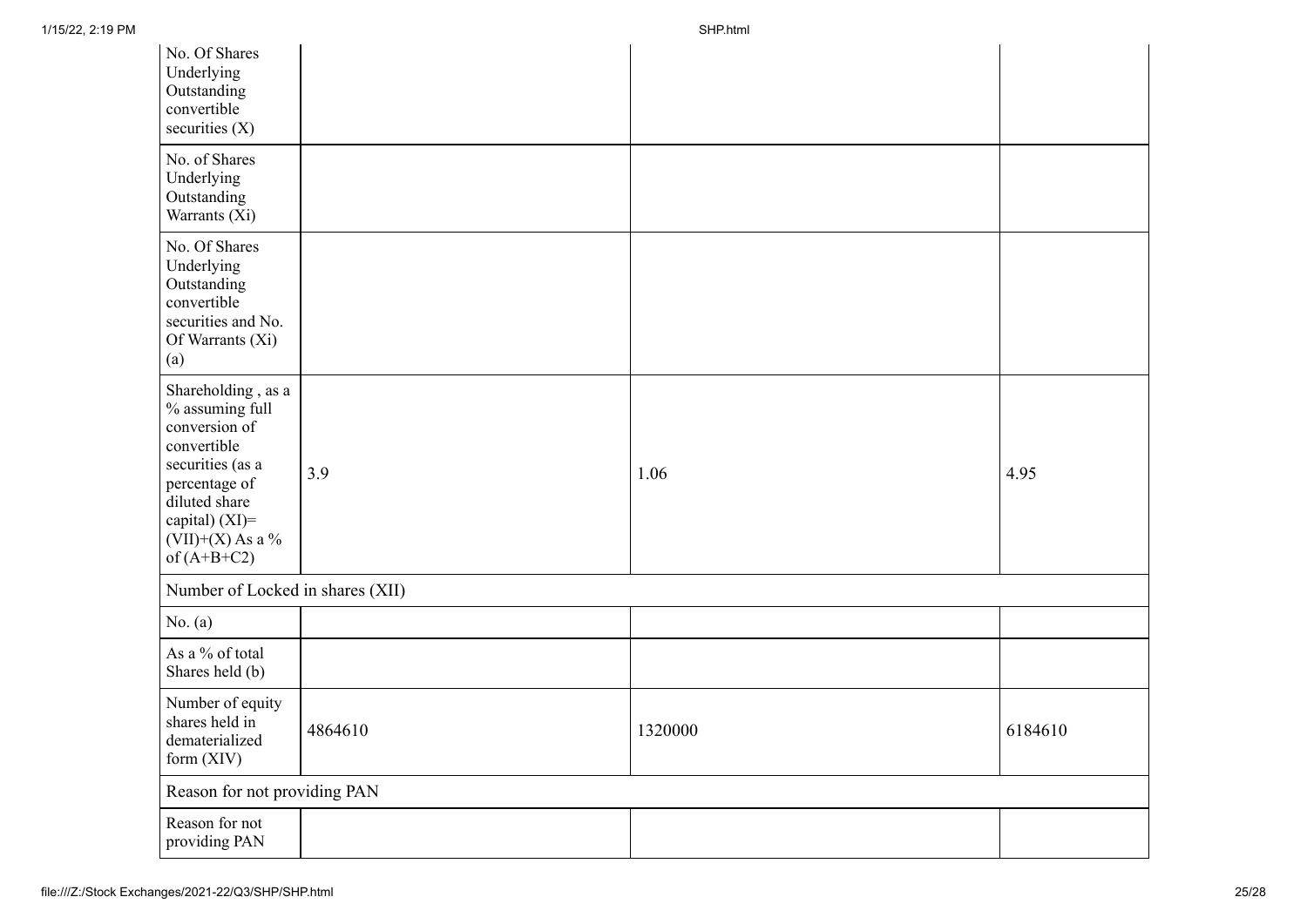$\mathbf{r}$ 

| Individuals - ii. Individual shareholders holding nominal share capital in excess of Rs. 2 lakhs.                    |                        |                       |  |  |
|----------------------------------------------------------------------------------------------------------------------|------------------------|-----------------------|--|--|
| Searial No.                                                                                                          | $\mathbf{1}$           |                       |  |  |
| Name of the<br>Shareholders (I)                                                                                      | <b>ASHISH KACHOLIA</b> | Click here to go back |  |  |
| PAN(II)                                                                                                              | AADPK0757F             | Total                 |  |  |
| No. of fully paid<br>up equity shares<br>held (IV)                                                                   | 1917606                | 1917606               |  |  |
| No. Of Partly paid-<br>up equity shares<br>held(V)                                                                   |                        |                       |  |  |
| No. Of shares<br>underlying<br>Depository<br>Receipts (VI)                                                           |                        |                       |  |  |
| Total nos. shares<br>held $(VII) = (IV) +$<br>$(V)$ + $(VI)$                                                         | 1917606                | 1917606               |  |  |
| Shareholding as a<br>% of total no. of<br>shares (calculated<br>as per SCRR,<br>1957) (VIII) As a<br>% of $(A+B+C2)$ | 1.54                   | 1.54                  |  |  |
| Number of Voting Rights held in each class of securities (IX)                                                        |                        |                       |  |  |
| Class eg: X                                                                                                          | 1917606                | 1917606               |  |  |
| Class eg:y                                                                                                           |                        |                       |  |  |
| Total                                                                                                                | 1917606                | 1917606               |  |  |
| Total as a % of<br><b>Total Voting rights</b>                                                                        | 1.54                   | 1.54                  |  |  |
|                                                                                                                      |                        |                       |  |  |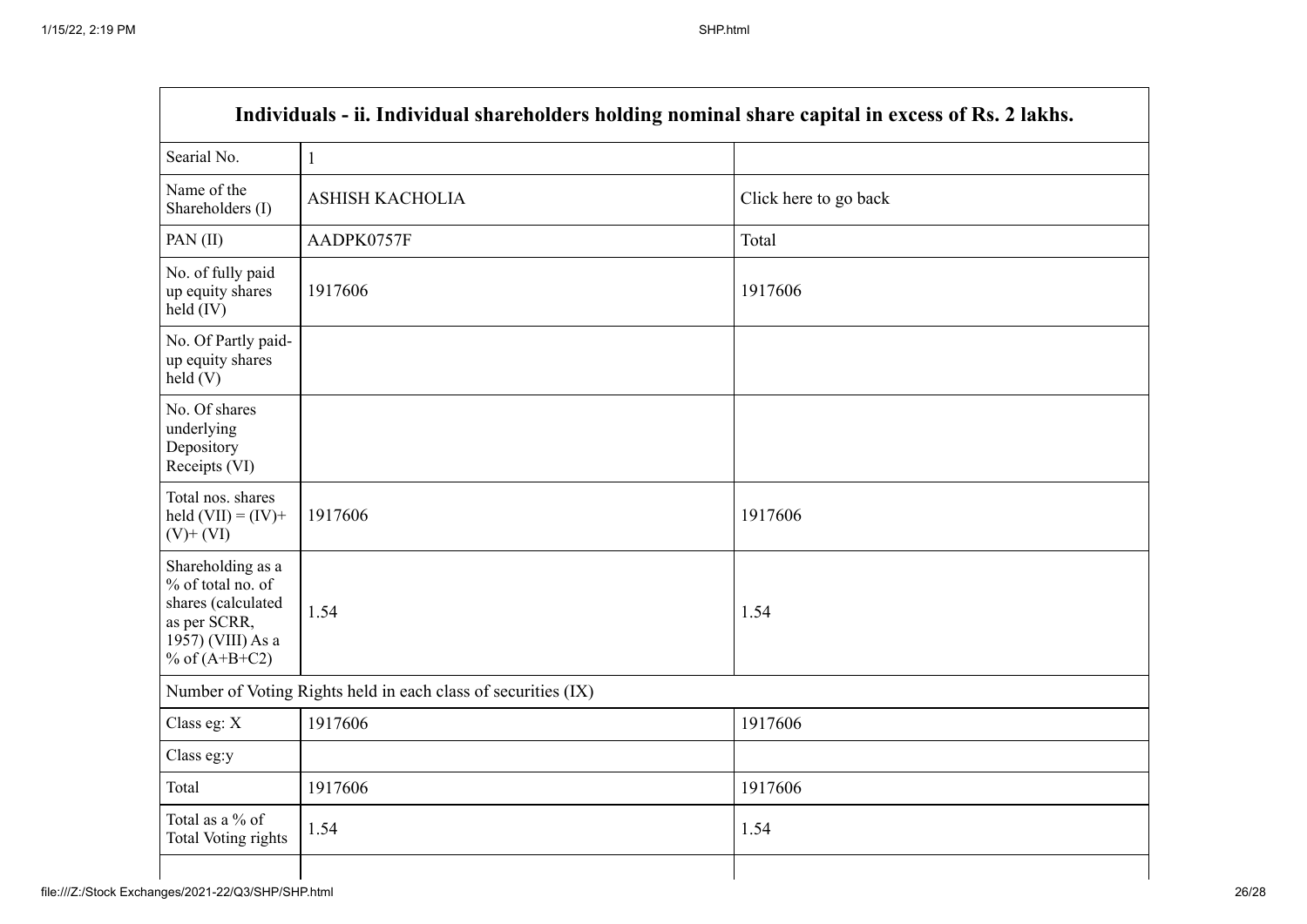| No. Of Shares<br>Underlying<br>Outstanding<br>convertible<br>securities $(X)$                                                                                                           |         |         |  |  |
|-----------------------------------------------------------------------------------------------------------------------------------------------------------------------------------------|---------|---------|--|--|
| No. of Shares<br>Underlying<br>Outstanding<br>Warrants (Xi)                                                                                                                             |         |         |  |  |
| No. Of Shares<br>Underlying<br>Outstanding<br>convertible<br>securities and No.<br>Of Warrants (Xi)<br>(a)                                                                              |         |         |  |  |
| Shareholding, as a<br>$\%$ assuming full<br>conversion of<br>convertible<br>securities (as a<br>percentage of<br>diluted share<br>capital) (XI)=<br>$(VII)+(X)$ As a %<br>of $(A+B+C2)$ | 1.54    | 1.54    |  |  |
| Number of Locked in shares (XII)                                                                                                                                                        |         |         |  |  |
| No. $(a)$                                                                                                                                                                               |         |         |  |  |
| As a % of total<br>Shares held (b)                                                                                                                                                      |         |         |  |  |
| Number of equity<br>shares held in<br>dematerialized<br>form (XIV)                                                                                                                      | 1917606 | 1917606 |  |  |
| Reason for not providing PAN                                                                                                                                                            |         |         |  |  |
| Reason for not<br>providing PAN                                                                                                                                                         |         |         |  |  |